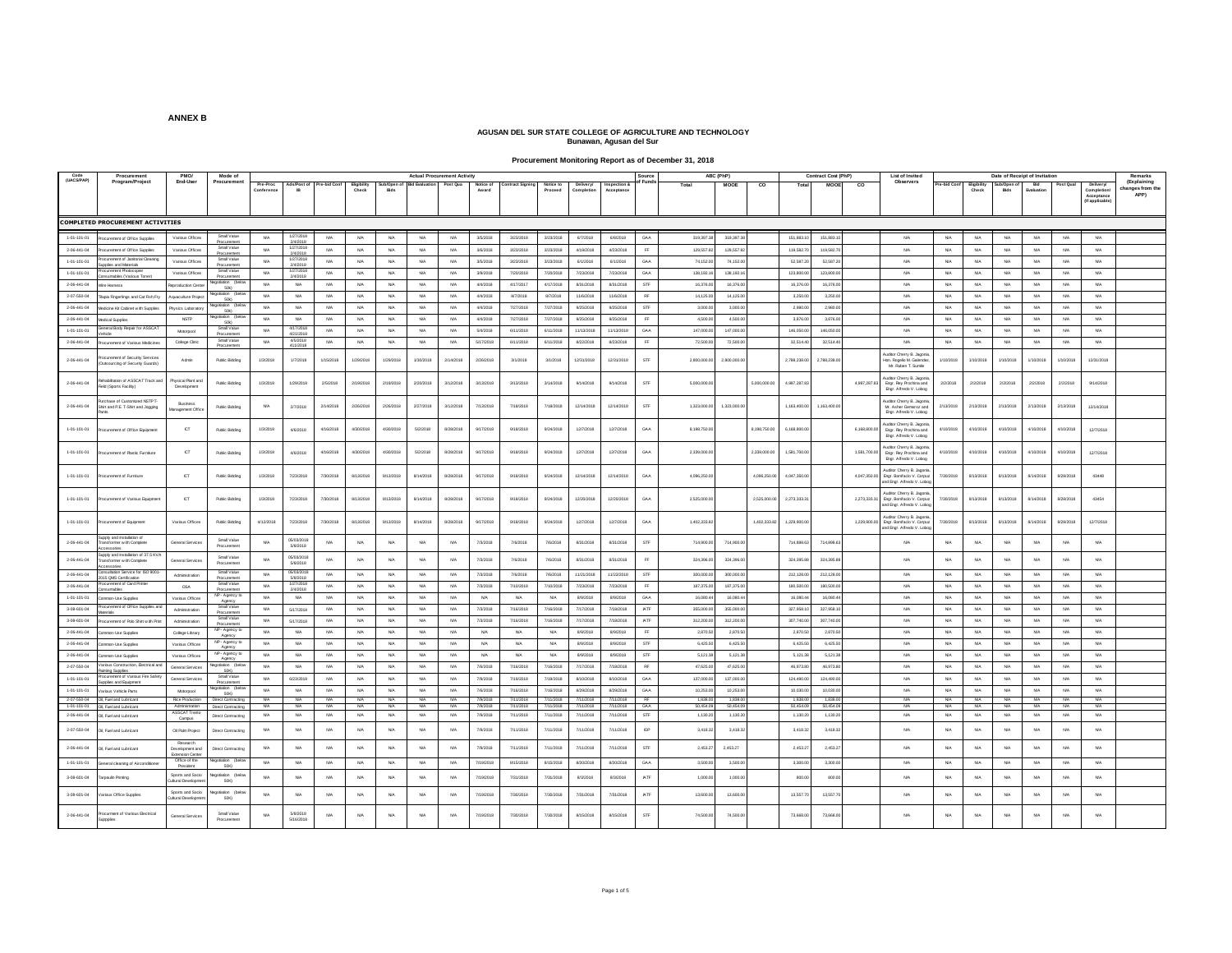**Procurement Monitoring Report as of December 31, 2018**

| Code                | Procurement                                                     | PMO/                                         | Mode of                                  |                        |                 |                   |                            |                            |                  | <b>Actual Procurement Activity</b> |                        |                         |                        |                         |                        | Source           |                    | ABC (PhP)            |    |                      | <b>Contract Cost (PhP)</b> |    | List of Invited |                         |                      |                        | Date of Receipt of Invitation |             |                             | Remarks                 |
|---------------------|-----------------------------------------------------------------|----------------------------------------------|------------------------------------------|------------------------|-----------------|-------------------|----------------------------|----------------------------|------------------|------------------------------------|------------------------|-------------------------|------------------------|-------------------------|------------------------|------------------|--------------------|----------------------|----|----------------------|----------------------------|----|-----------------|-------------------------|----------------------|------------------------|-------------------------------|-------------|-----------------------------|-------------------------|
| (UACS/PAP)          | Program/Project                                                 | End-User                                     | Procurement                              | Pre-Proc               | Ads/Post of     | Pre-bid Conf      |                            | Sub/Open of Bid Evaluation |                  | Post Qua                           |                        | <b>Contract Signing</b> |                        |                         | Inspection &           | of Funds         | Total              | <b>MOOE</b>          | co | Total                | <b>MOOF</b>                | co | Observers       | Pre-bid Conf            |                      | Sub/Onen of            | <b>Bid</b>                    | Post Qua    |                             | (Explaining             |
|                     |                                                                 |                                              |                                          |                        |                 |                   | <b>Bigibility</b><br>Check |                            |                  |                                    | Notice of<br>Award     |                         | Notice to<br>Proceed   | Delivery/<br>Completion |                        |                  |                    |                      |    |                      |                            |    |                 |                         | Eligibility<br>Check |                        |                               |             | Delivery/<br>Completion     | hanges from the<br>APP) |
|                     |                                                                 |                                              |                                          |                        |                 |                   |                            |                            |                  |                                    |                        |                         |                        |                         |                        |                  |                    |                      |    |                      |                            |    |                 |                         |                      |                        |                               |             | Acceptano<br>(If applicable |                         |
|                     |                                                                 |                                              |                                          |                        |                 |                   |                            |                            |                  |                                    |                        |                         |                        |                         |                        |                  |                    |                      |    |                      |                            |    |                 |                         |                      |                        |                               |             |                             |                         |
|                     |                                                                 |                                              |                                          |                        |                 |                   |                            |                            |                  |                                    |                        |                         |                        |                         |                        |                  |                    |                      |    |                      |                            |    |                 |                         |                      |                        |                               |             |                             |                         |
| $1 - 01 - 101 - 01$ | arious Vehicle Accessories                                      | Motorpool                                    | gotiation (belor<br><b>50K)</b>          | NA                     | <b>NA</b>       | <b>NA</b>         | <b>NA</b>                  | <b>N/A</b>                 | <b>N/A</b>       | <b>NA</b>                          | 7/19/2018              | 9/18/2017               | 9/18/2017              | 10/2/2018               | 10/2/2018              | GAA              | 11,935.00          | 11,935.00            |    | 11,600.00            | 11,600.0                   |    | <b>NA</b>       | <b>N/A</b>              | NA                   | <b>NA</b>              | <b>NA</b>                     | NA          | <b>N/A</b>                  |                         |
|                     |                                                                 |                                              |                                          |                        |                 |                   |                            |                            |                  |                                    |                        |                         |                        |                         |                        |                  |                    |                      |    |                      |                            |    |                 |                         |                      |                        |                               |             |                             |                         |
| $1 - 01 - 101 - 01$ | arious Vehicle Accessories                                      | Motorpool                                    | egotiation (belo<br>50K)                 | NA                     | <b>NA</b>       | NA                | <b>NA</b>                  | <b>NA</b>                  | <b>NA</b>        | <b>NA</b>                          | 7/19/2018              | 9/18/2017               | 9/18/2017              | 10/2/2018               | 10/2/2018              | GAA              | 6,125.00           | 6,125.00             |    | 5,900.00             | 5,900.00                   |    | <b>NA</b>       | NA                      | NA                   | NA                     | NA                            | <b>NA</b>   | <b>N/A</b>                  |                         |
|                     |                                                                 |                                              | legatiation (below                       |                        |                 |                   |                            |                            |                  |                                    |                        |                         |                        |                         |                        |                  |                    |                      |    |                      |                            |    |                 |                         |                      |                        |                               |             |                             |                         |
| $1 - 01 - 101 - 01$ | arious Vehicle Accessories                                      | Motorpool                                    | 50K)                                     | <b>NA</b>              | NA              | <b>NA</b>         | NA                         | <b>NA</b>                  | <b>NA</b>        | NA                                 | 7/19/2018              | 9/18/2017               | 9/18/2017              | 10/2/2018               | 10/2/2018              | GAA              | 6,125.00           | 6,125.00             |    | 5,900.00             | 5,900.0                    |    | <b>NA</b>       | NA                      | NA                   | NA                     | NA                            | <b>N/A</b>  | <b>N/A</b>                  |                         |
|                     |                                                                 |                                              |                                          |                        |                 |                   |                            |                            |                  |                                    |                        |                         |                        |                         |                        |                  |                    |                      |    |                      |                            |    |                 |                         |                      |                        |                               |             |                             |                         |
| $2-06-441-04$       | tophy and Weighing Scale                                        | Sports and Socio<br>Cultural Developm        | agotiation<br>(belt<br>50K)              | NA                     | NA              | NA                | <b>NA</b>                  | <b>N/A</b>                 | <b>N/A</b>       | NA                                 | 7/19/2018              | 7/30/2018               | 7/30/2018              | 7/31/2018               | 7/31/2018              | FF.              | 5,000.0            | 5,000.00             |    | 4,834.00             | 4,834.0                    |    | NA              | NA                      | NA                   | NA                     | NA                            | NA          | <b>N/A</b>                  |                         |
|                     |                                                                 |                                              |                                          |                        |                 |                   |                            |                            |                  |                                    |                        |                         |                        |                         |                        |                  |                    |                      |    |                      |                            |    |                 |                         |                      |                        |                               |             |                             |                         |
| 1-01-101-01         | <b>Doner of Photocopies</b>                                     | Various Offices                              | legotiation (belo<br>50K)                | NA                     | <b>NA</b>       | NA                | NA.                        | <b>N/A</b>                 | <b>N/A</b>       | <b>NA</b>                          | 7//26/2018             | 8/7/2018                | 8/7/2018               | 8/9/2018                | 8/9/2018               | GAA              | 14,400.00          | 14,400.00            |    | 14,400.00            | 14,400.00                  |    | NA              | NA                      | N/A                  | <b>NA</b>              | NA                            | N/A         | <b>N/A</b>                  |                         |
| 2-07-550-04         | Oil. Fuel and Lubricant                                         | Oil Palm Project                             | Direct Contracting                       | <b>NA</b>              | <b>N/A</b>      | <b>NA</b>         | NA.                        | <b>NA</b>                  | N/A              | <b>NA</b>                          | 8/9/2018               | 8/10/2018               | 8/10/2018              | 8/10/2018               | 8/10/2018              | <b>IGP</b>       | 10.358.23          | 10.358.23            |    | 10.358.23            | 10.358.23                  |    | NA              | <b>N/A</b>              | <b>NA</b>            | <b>NA</b>              | NA                            | NA          | <b>N/A</b>                  |                         |
| 2-06-441-04         | <b>N</b> Fuel and Lubrica                                       | RAC<br>Research                              | Direct Cont                              | N/A                    | <b>NA</b>       | <b>NAMA</b>       | <b>NA</b>                  | <b>NA</b>                  | <b>NA</b>        | <b>NA</b>                          | 8/9/2018               | 8/10/2018               | 8/10/2018              | 8/10/2018               | 8/10/2018              | STF              | 830.7              | 830.78               |    | 830.78               | 830.7                      |    | NA              | <b>NA</b>               | N/A                  | <b>NA</b>              | <b>NA</b>                     | NA          | <b>N/A</b>                  |                         |
| $2.06 - 441 - 04$   | II, Fuel and Lubricant                                          | Development and                              | Direct Contracting                       | NA                     | NA              | NA                | N/A                        | <b>NA</b>                  | <b>NA</b>        | N/A                                | 8/9/2018               | 8/10/2018               | 8/10/2018              | 8/10/2018               | 8/10/2018              | ${\tt STF}$      | 1,936.7            | 1,936.79             |    | 1,936.79             | 1,936.7                    |    | NA              | NA                      | NA                   | <b>NA</b>              | <b>NA</b>                     | NA          | $_{\sf NIA}$                |                         |
|                     | 2-07-550-04 OIL Fuel and Lubricant                              | <b>Priensinn Cente</b><br>Rice Production    | Direct Contracting                       | <b>NA</b>              | <b>N/A</b>      | <b>NA</b>         | <b>NA</b>                  | <b>NA</b>                  | N/A              | <b>NA</b>                          | 8/9/2018               | 8/10/2018               | 8/10/2018              | 8/10/2018               | 8/10/2018              | <b>IGP</b>       | 9.190.00           | 9.190.00             |    | 9,190.00             | 9.190.00                   |    | NA              | <b>N/A</b>              | N/A                  | <b>NA</b>              | <b>NA</b>                     | NA          | <b>N/A</b>                  |                         |
|                     | 2-07-550-04 OI, Fuel and Lubricant                              | Com Production                               | Direct Contracting                       | <b>NA</b>              | <b>NA</b>       | NA <sup>1</sup>   | <b>NA</b>                  | <b>NA</b>                  | <b>NA</b>        | <b>NA</b>                          | 8/9/2018               | 8/10/2018               | 8/10/2018              | 8/10/2018               | 8/10/2018              | <b>GP</b>        | 9.112.0            | 9.112.00             |    | 9.112.00             | 9.112.00                   |    | <b>NA</b>       | <b>NA</b>               | <b>NA</b>            | <b>NA</b>              | <b>NA</b>                     | - NA        | <b>NA</b>                   |                         |
|                     | 2-07-550-04 Oil Fuel and Lubricant                              |                                              | Vegetable Project Direct Contracting     | <b>NG</b>              | NA              | N/A               | N/A                        | N/A                        | NGA              | N/A                                | 8/9/2018               | <b>R/10/2018</b>        | 8/10/2018              |                         | 8/10/2018 8/10/2018    | <b>RF</b>        | 1,407.1            | 1.407.10             |    | 1.407.10             | 1.407.10                   |    | NO              | N/A                     | N/A                  | N/A                    | N/A                           | <b>NAMA</b> | N/A                         |                         |
|                     | 1-01-101-01 OI. Fuel and Lubricant                              | Administration                               | Direct Contracting                       | <b>NA</b>              | <b>NA</b>       | NA <sup>1</sup>   | <b>NA</b>                  | <b>NA</b>                  | <b>NA</b>        | <b>NA</b>                          | 8/9/2018               | 8/10/2018               | 8/10/2018              | 8/10/2018               | 8/10/2018              | GAA              | 47.119.3           | 47.119.33            |    | 47.119.33            | 47,119.33                  |    | <b>NA</b>       | <b>NA</b>               | <b>NA</b>            | <b>NA</b>              | <b>NA</b>                     | <b>NA</b>   | <b>NA</b>                   |                         |
| 2-06-441-04         | omputer Table                                                   | JAIRD                                        | Negotiation (below<br>50K)               | <b>NA</b>              | <b>N/A</b>      | NA                | <b>NA</b>                  | <b>N/A</b>                 | <b>NA</b>        | <b>NA</b>                          | 8/13/2018              | Q7/2018                 | 9/7/2018               | 9/12/2018               | 9/12/2018              | STF              | 50000              | 5,000.00             |    | 4,950.00             | 4,950.0                    |    | MA              | NA                      | <b>NA</b>            | <b>NA</b>              | <b>NA</b>                     | <b>NA</b>   | <b>N/A</b>                  |                         |
| $2 - 06 - 441 - 04$ | rocurement of ICT Supplies and                                  | Various Offices                              | Small Value                              |                        | 7/21/2018       | NA                | N/A                        | <b>NA</b>                  | NA               | NA                                 | 8/14/2018              | 9/7/2018                | 9/7/2018               | 9/10/2018               | 9/10/2018              | STF              | 127,350.0          | 127,350.00           |    | 117,440.00           | 117,440.0                  |    | NA              | NA                      | NA                   | NA                     | NA                            | NA          | <b>N/A</b>                  |                         |
| 3-08-601-04         | suicment                                                        |                                              | Procurement<br>legotiation (belo         | NA                     | NA              | NA                | <b>NA</b>                  | <b>NA</b>                  | NA.              | NA                                 | 8/22/2018              | 8/23/2018               | 8/23/2018              | 8/29/2018               | 8/29/2018              | <b>IATF</b>      | 43,817.0           | 43,817.00            |    | 41,827.60            | 41,827.6                   |    | NA              | NA                      | NA                   | NA                     | NA                            | NA          | $_{\sf NIA}$                |                         |
|                     | arious Agricultural Farm Inputs                                 | Cacao Project                                | 50K)                                     |                        |                 |                   |                            |                            |                  |                                    |                        |                         |                        |                         |                        |                  |                    |                      |    |                      |                            |    |                 |                         |                      |                        |                               |             |                             |                         |
| $2 - 06 - 441 - 04$ | rchase of Various Toner for                                     | Various Offices                              | Small Value<br>Procurement               | NA                     | 8/2/2018        | <b>N/A</b>        | N/A                        | <b>N/A</b>                 | <b>N/A</b>       | NA                                 | 8/22/2018              | 9/10/2018               | 9/10/2018              | 10/12/2018              | 10/12/2018             | <b>FF</b>        | 51,300.0           | 51,300.00            |    | 48,675.76            | 48,675.7                   |    | <b>NA</b>       | NA                      | NA                   | NA                     | NA                            | NA          | <b>N/A</b>                  |                         |
| 1-01-101-01         | arious Construction, Bectrical and                              | ommunity Outrea                              | ation (belo<br>50K)                      | NA                     | NA              | NA                | <b>NA</b>                  | <b>NA</b>                  | <b>N/A</b>       | NA                                 | 8/22/2018              | 9/7/2018                | 9/7/2018               | 9/26/2017               | 9/27/2018              | GAA              | 48,520.00          | 48,520.00            |    | 44.222.10            | 44.222.1                   |    | NA              | NA                      | <b>N/A</b>           | NA                     | NA                            | <b>NA</b>   | <b>N/A</b>                  |                         |
|                     | ainting Supplies<br>ocurement of Fertilizers                    | Center                                       | Small Value                              |                        |                 |                   |                            |                            |                  |                                    |                        |                         |                        |                         |                        |                  |                    |                      |    |                      |                            |    |                 |                         |                      |                        |                               |             |                             |                         |
| 2-07-550-04         | ungicides, Insecticides, Herbicides<br>d Pesticides             | Various Projects                             | Procurement                              | NA                     | 8/2/2018        | <b>NA</b>         | <b>NA</b>                  | <b>N/A</b>                 | <b>NA</b>        | <b>NA</b>                          | 8/22/2018              | 9/7/2018                | 9/7/2018               | 9/25/2018               | 9/25/2018              | <b>RF</b>        | 169,283.4          | 169,283.41           |    | 152,061.40           | 152,061.4                  |    | <b>NA</b>       | <b>NA</b>               | NA                   | <b>NA</b>              | <b>NA</b>                     | NA          | <b>N/A</b>                  |                         |
| 2-07-550-04         | arious Agricultural Supples                                     | Various Projects                             | gotiation (belo                          | <b>NA</b>              | <b>NA</b>       | NA                | <b>NA</b>                  | <b>NA</b>                  | <b>N/A</b>       | NA                                 | 8/22/2018              | Q7/2018                 | 9/7/2018               | 9/24/2018               | 9/27/2018              | <b>RF</b>        | 19,610.0           | 19,610.00            |    | 19,603.50            | 19.603.54                  |    | MA              | NA                      | <b>NA</b>            | <b>NA</b>              | <b>NA</b>                     | <b>NA</b>   | <b>N/A</b>                  |                         |
|                     |                                                                 |                                              | 50K)<br>agotiation (belo                 |                        |                 |                   |                            |                            |                  |                                    |                        |                         |                        |                         |                        |                  |                    |                      |    |                      |                            |    |                 |                         |                      |                        |                               |             |                             |                         |
| $2-07-550-04$       | le Box and Empty Sacks                                          | Rice Production                              | <b>50K)</b>                              | NA                     | <b>NA</b>       | NA                | N/A                        | <b>NA</b>                  | <b>NA</b>        | NA                                 | 8/22/2018              | 9/7/2018                | 9/7/2018               | 9/27/2018               | 9/27/2018              | <b>IGP</b>       | 11,140.0           | 11,140.00            |    | 9,444.00             | 9,444.0                    |    | NA              | NA                      | NA                   | NA                     | NA                            | NA          | <b>N/A</b>                  |                         |
| $2 - 07 - 550 - 04$ | lay Old Chick - Broiler                                         | <b>Poultry Project</b>                       | legotiation (below<br><b>50K)</b>        | <b>NA</b>              | <b>NA</b>       | NA                | <b>NA</b>                  | <b>NA</b>                  | NA.              | NA                                 | 8/22/2018              | 9/7/2018                | 9/7/2018               | 9/25/2018               | 9/25/2017              | <b>RF</b>        | 40,000.0           | 40,000.00            |    | 32,000.00            | 32,000.0                   |    | NA              | $_{\rm{NA}}$            | <b>NA</b>            | NA                     | NA                            | NA          | $_{\rm NIA}$                |                         |
| 2-06-441-04         | rious Laboratory Supplies                                       | Various Offices                              | egotiation (belo                         | NA                     | NA              | <b>NA</b>         | <b>NA</b>                  | <b>N/A</b>                 | <b>N/A</b>       | <b>NA</b>                          | 8/23/2018              | 9/7/2018                | 9/7/2018               | 9/27/2018               | 9/27/2018              | <b>FF</b>        | 45.741.5           | 45.741.50            |    | 45,227.60            | 45,227.6                   |    | <b>NA</b>       | <b>N/A</b>              | <b>N/A</b>           | NA                     | NA                            | <b>N/A</b>  | <b>N/A</b>                  |                         |
|                     |                                                                 |                                              | <b>50K</b>                               |                        |                 |                   |                            |                            |                  |                                    |                        |                         |                        |                         |                        |                  |                    |                      |    |                      |                            |    |                 |                         |                      |                        |                               |             |                             |                         |
| $2-07-550-04$       | rocurement of Various Fertilizers<br>erbicides and insecticides | Various Projects                             | Small Value<br>Procurement               | NA                     | 8/2/2018        | NA                | <b>NA</b>                  | <b>NA</b>                  | <b>N/A</b>       | <b>NA</b>                          | 8/23/2018              | 9/7/2018                | 9/7/2018               | 9/27/2018               | 9/27/2018              | <b>GP</b>        | 616,935.0          | 616,935.00           |    | 602,352.20           | 602,352.2                  |    | <b>NA</b>       | NA                      | <b>NA</b>            | NA                     | <b>NA</b>                     | <b>NA</b>   | <b>N/A</b>                  |                         |
| 2-07-550-04         |                                                                 |                                              |                                          | NA                     | NA              | <b>NA</b>         | <b>NA</b>                  | <b>NA</b>                  | <b>N/A</b>       | <b>NA</b>                          | 8/23/2018              | 9/7/2018                | 9/7/2018               | 11/5/2018               | 11/6/2018              | <b>RF</b>        | 4,800.00           | 4,800.00             |    | 4,240.00             | 4.240.00                   |    | NA              | <b>N/A</b>              | NA                   | NA                     | NA                            | <b>N/A</b>  | <b>N/A</b>                  |                         |
|                     | shroom Oyster Spaw                                              | lushroom Producti                            | legotiation (below<br>50K)               |                        |                 |                   |                            |                            |                  |                                    |                        |                         |                        |                         |                        |                  |                    |                      |    |                      |                            |    |                 |                         |                      |                        |                               |             |                             |                         |
| $2 - 06 - 441 - 04$ | srious Painting Materials                                       | Sports and Socio<br><b>Diffural Develope</b> | agotiation (below<br><b>50K)</b>         | NA                     | NA              | NA                | N/A                        | <b>NA</b>                  | <b>NA</b>        | NA                                 | 8/23/2018              | 9/7/2018                | 9/7/2018               | 9/27/2018               | 9/27/2018              | FF.              | 27,505.0           | 27,505.00            |    | 27,422.20            | 27,422.2                   |    | NA              | NA                      | NA                   | <b>NA</b>              | <b>NA</b>                     | NA          | <b>N/A</b>                  |                         |
|                     |                                                                 |                                              | agotiation (belo                         |                        |                 |                   |                            |                            |                  |                                    |                        |                         |                        |                         |                        |                  |                    |                      |    |                      |                            |    |                 |                         |                      |                        |                               |             |                             |                         |
| 2-06-441-04         | arious Office Supples                                           | Various Offices                              | <b>50K)</b>                              | NA                     | NA              | <b>NA</b>         | <b>NA</b>                  | <b>NA</b>                  | <b>N/A</b>       | NA                                 | 8/23/2018              | 9/7/2018                | 9/7/2018               | 9/27/2018               | 9/27/2018              | FF.              | 39.399.9           | 39,399.91            |    | 38,906.95            | 38,906.9                   |    | NO              | NA                      | NA                   | NA                     | NA                            | <b>NA</b>   | <b>N/A</b>                  |                         |
| $2 - 06 - 441 - 04$ | ocurement of Electrical Supples                                 | General Services                             | Small Value<br>Procurement               | NA                     | 7/21/2018       | NA                | <b>NA</b>                  | <b>NA</b>                  | <b>NA</b>        | NA                                 | 8/23/2018              | 9/7/2018                | 9/7/2018               | 9/27/2018               | 9/27/2018              | STF              | 63,692.0           | 63,692.00            |    | 63,274.00            | 63,274.0                   |    | NA              | NA                      | <b>N/A</b>           | NA                     | NA                            | NA          | <b>N/A</b>                  |                         |
| $2-06-441-04$       | ortable Drive and Computer Printer                              | Various Offices                              | agotiation (beli                         | NA                     | NA              | NA                | <b>NA</b>                  | <b>NA</b>                  | <b>NA</b>        | NA                                 | 8/23/2018              | 9/7/2018                | 9/7/2018               | 9/12/2018               | 9/12/2018              | FF.              | 30,500.00          | 30,500.00            |    | 30,405.00            | 30,405.00                  |    | <b>NA</b>       | NA                      | NA                   | NA                     | NA                            | <b>NA</b>   | <b>N/A</b>                  |                         |
| 2-06-441-04         | arious Cleaning Supples                                         | Various Offices                              | 50K<br>cotiation (below                  | NA                     | NA              | <b>NA</b>         | <b>NA</b>                  | <b>N/A</b>                 | <b>N/A</b>       | <b>NA</b>                          | 8/23/2018              | 9/7/2018                | 9/7/2018               | 9/27/2018               | 9/27/2018              | STF              | 2,180.0            | 2,180.00             |    | 2,075.60             | 2.075.6                    |    | <b>NA</b>       | N/A                     | NA                   | NA                     | NA                            | <b>N/A</b>  | <b>N/A</b>                  |                         |
|                     |                                                                 |                                              | 50K)                                     |                        |                 |                   |                            |                            |                  |                                    |                        |                         |                        |                         |                        |                  |                    |                      |    |                      |                            |    |                 |                         |                      |                        |                               |             |                             |                         |
| 2-06-441-04         |                                                                 | Guest House                                  | tion (belo<br>50K)                       | <b>NA</b>              | <b>NA</b>       | <b>N/A</b>        | <b>NA</b>                  | <b>NA</b>                  | <b>N/A</b>       | <b>NA</b>                          | 8/23/2018              | Q7/2018                 | 9/7/2018               | 9/27/2018               | 9/27/2018              | FF.              | 4,500.00           | 4.500.00             |    | 4,410.00             | 4,410.00                   |    | <b>NA</b>       | NA                      | <b>N/A</b>           | NA                     | <b>NA</b>                     | <b>NA</b>   | <b>N/A</b>                  |                         |
| $2-06-441-04$       | omputer Printer Pow er Supply                                   |                                              | legotiation                              | $_{\rm{NA}}$           | NA              | NA                | N/A                        | <b>NA</b>                  | NA.              | NA                                 | 8/23/201               | 9/7/2018                | 9/7/2018               | 9/12/2018               | 9/12/2018              | $\mathsf{FF}$    | 900.0              | 900.00               |    | 850.00               | 850.0                      |    | <b>NA</b>       | ΝA                      | <b>NA</b>            | $_{\rm NA}$            | $_{\rm NA}$                   | NA          | $_{\sf NIA}$                |                         |
| 2-06-441-04         | Library Automation Renew al                                     | College Library                              | <b>50K)</b><br>Direct Contracting        | NA                     | NA              | NA                | <b>NA</b>                  | <b>NA</b>                  | NA               | <b>NA</b>                          | 8/29/2018              | 9/6/2018                | 9/6/2018               | 10/3/2018               | 10/3/2018              | FF.              | 63,000.00          | 63,000.00            |    | 63,000.00            | 63,000.0                   |    | NA              | NA                      | <b>N/A</b>           | NA                     | NA                            | NA          | <b>N/A</b>                  |                         |
|                     | 1-01-101-01 OI, Fuel and Lubricant                              |                                              | Administration Direct Contracting        | NA                     | <b>NA</b>       | <b>NA</b>         | <b>NA</b>                  | <b>NA</b>                  | <b>NA</b>        | <b>NA</b>                          | 9/11/2018              | 9/11/2018               | 9/11/2018              | 9/11/2018               | 9/11/2018              | GAA              | 37.544.5           | 37.544.52            |    | 37.544.52            | 37.544.52                  |    | <b>NA</b>       | <b>NA</b>               | <b>NA</b>            | <b>NA</b>              | <b>NA</b>                     | <b>NA</b>   | <b>NA</b>                   |                         |
| 2-07-550-04         | Oil, Fuel and Lubricant                                         |                                              | Corn Production Direct Contracting       | NA                     | <b>NA</b>       | NA                | <b>NA</b>                  | <b>NA</b>                  | <b>N/A</b>       | <b>NA</b>                          | 9/11/2018              | 9/11/2018               | 9/11/2018              | 9/11/2018               | 9/11/2018              | $_{\text{ISP}}$  | 10,067.0           | 10,067.00            |    | 10,067.00            | 10,067.00                  |    | NA              | <b>N/A</b>              | <b>N/A</b>           | <b>NA</b>              | NA                            | NA          | <b>N/A</b>                  |                         |
| 2-07-550-04         | Oil. Fuel and Lubricant<br>2-06-441-04 OIL Fuel and Lubricant   | Rice Production<br>BAC                       | Direct Contracting<br>Direct Contracting | <b>NA</b><br><b>NA</b> | <b>NA</b><br>NA | <b>N/A</b><br>N/A | <b>NA</b><br>NA.           | <b>NA</b><br><b>NA</b>     | <b>NA</b><br>N/A | <b>NA</b><br><b>NA</b>             | 9/11/2018<br>9/11/2018 | 9/11/2018<br>9/11/2018  | 9/11/2018<br>9/11/2018 | 9/11/2018<br>9/11/2018  | 9/11/2018<br>9/11/2018 | <b>GP</b><br>STF | 7,848.0<br>3,804.3 | 7.848.00<br>3.804.33 |    | 7,848.00<br>3.804.33 | 7,848.0<br>3,804.3         |    | <b>NA</b><br>NA | <b>NA</b><br><b>N/A</b> | <b>NA</b><br>N/A     | <b>NA</b><br><b>NA</b> | <b>NA</b><br>NA               | NA<br>NA    | <b>N/A</b><br><b>N/A</b>    |                         |
|                     | 2-07-550-04 OIL Fuel and Lubricant                              | Hatchery Project                             | Direct Contracting                       | <b>N/A</b>             | <b>N/A</b>      | NA                | <b>NA</b>                  | <b>NA</b>                  | NA               | NA                                 | 9/11/2018              | 9/11/2018               | 9/11/2018              | 9/11/2018               | 9/11/2018              | RF               | 1,670.3            | 1,670.36             |    | 1,670.36             | 1,670.3                    |    | NA              | NA                      | <b>NA</b>            | NA                     | NA                            | NA          | <b>NA</b>                   |                         |
|                     | 2-07-550-04 OIL Fuel and Lubricant                              | Oil Palm Project                             | Direct Contracting                       | <b>NA</b>              | <b>N/A</b>      | NA                | <b>NA</b>                  | <b>NA</b>                  | <b>N/A</b>       | <b>NA</b>                          | 9/11/2018              | 9/11/2018               | 9/11/2018              |                         | 9/11/2018 9/11/2018    | <b>IGP</b>       | 5.756.6            | 5.756.64             |    | 5,756.64             | 5,756.64                   |    | NA              | <b>N/A</b>              | N/A                  | N/A                    | <b>NA</b>                     | NA          | <b>N/A</b>                  |                         |
| 2-06-441-04         | ocurement of Copyprinter and<br>stocopier Consumable            | Rentroduction Center                         | Small Value<br>Procurement               | <b>NA</b>              | 9/18/2018       | NA                | <b>NA</b>                  | <b>NA</b>                  | N/A              | <b>NA</b>                          | 9/24/2018              | 10/8/2018               | 10/8/2018              | 10/12/2018              | 10/12/2018             | STF              | 115,300.00         | 115,300.00           |    | 115,300.00           | 115,300.0                  |    | NA              | <b>NA</b>               | N/A                  | <b>NA</b>              | NA                            | N/A         | <b>N/A</b>                  |                         |
| 2-06-441-04         | urchase of Porta Files, Sticker                                 | Quality Assuranc                             | Small Value                              | NA                     | 8/9/2018        | NA                | <b>NA</b>                  | N/A                        | <b>N/A</b>       | NA                                 | 9/10/2018              | 10/1/2018               | 10/1/2018              | 10/17/2018              | 10/17/2018             | STF              | 207,169.2          | 207 169 20           |    | 206.551.80           | 206.551.8                  |    | NO              | NA                      | NA                   | NA                     | NA                            | <b>NA</b>   | <b>N/A</b>                  |                         |
|                     | aper and Steel Cabine                                           |                                              | Procuremen<br>Small Value                |                        |                 |                   |                            |                            |                  |                                    |                        |                         |                        |                         |                        |                  |                    |                      |    |                      |                            |    |                 |                         |                      |                        |                               |             |                             |                         |
| 1-01-101-01         | /arious Office Supples                                          | Various Offices                              | Procurement                              | NA                     | 8/9/2018        | NA                | N/A                        | <b>NA</b>                  | <b>N/A</b>       | NA                                 | 10/19/2018             | 10/31/2018              | 10/31/2018             | 11/16/2018              | 11/16/2018             | GAA              | 26,592.7           | 26,592.74            |    | 26,534.75            | 26,534.7                   |    | <b>NA</b>       | NA                      | <b>N/A</b>           | NA                     | NA                            | NA          | <b>N/A</b>                  |                         |
| $1 - 01 - 101 - 01$ | arious Office Supples                                           | Various Offices                              | Small Value<br>Procurement               | NA                     | 8/9/2018        | NA                | <b>NA</b>                  | NA                         | <b>NA</b>        | NA                                 | 10/19/2018             | 10/26/2018              | 10/26/2018             | 11/12/2018              | 11/12/2018             | GAA              | 90,067.0           | 90,067.02            |    | 89,925.50            | 89,925.50                  |    | NA              | NA                      | <b>N/A</b>           | NA                     | NA                            | NA          | <b>N/A</b>                  |                         |
| 3-08-601-04         | stous Office Supples                                            | Canan Project                                | legotiation (below<br>SOK                | NA                     | N/A             | NA                | <b>NA</b>                  | <b>N/A</b>                 | <b>N/A</b>       | <b>NA</b>                          | 9/10/2018              | 10/1/2018               | 10/1/2018              | 10/16/2018              | 10/16/2018             | <b>IATE</b>      | 26,798.5           | 26,798.50            |    | 21,557.00            | 21,557.0                   |    | <b>NA</b>       | <b>NA</b>               | <b>NA</b>            | <b>NA</b>              | <b>NA</b>                     | <b>NA</b>   | <b>N/A</b>                  |                         |
| 3-08-601-04         |                                                                 |                                              | tion (beli                               | NA                     | NA              | <b>NA</b>         | NA.                        | <b>N/A</b>                 | N/A              | <b>NA</b>                          | 9/10/2018              | 9/25/2018               | 9/25/2018              | 10/19/2018              | 10/19/2018             | <b>IATF</b>      | 13,650.70          | 13,650.70            |    | 9.065.20             | 9.065.20                   |    | NA              | <b>N/A</b>              | <b>NA</b>            | NA.                    | NA                            | NA          | <b>N/A</b>                  |                         |
|                     | arious Office Supples                                           | Cacao Projec                                 | 50K<br>diation (help)                    |                        |                 |                   |                            |                            |                  |                                    |                        |                         |                        |                         |                        |                  |                    |                      |    |                      |                            |    |                 |                         |                      |                        |                               |             |                             |                         |
| 2-06-441-04         | ledicine Kit Cabinet with Supplies                              | Physics Laborator                            | 50K)                                     | NA                     | <b>NA</b>       | NA                | N/A                        | <b>NA</b>                  | NA.              | $_{\rm NA}$                        | 9/10/2018              | 9/25/2018               | 9/25/2018              | 10/3/2018               | 10/3/2018              | STF              | 3,000.0            | 3,000.00             |    | 2,890.0              | 2,890.0                    |    | MA              | $_{\rm NA}$             | <b>NA</b>            | NA                     | NA                            | NA          | <b>N/A</b>                  |                         |
| $1 - 01 - 101 - 01$ | arious Cleaning Supplies                                        | General Services                             | Small Value                              | NA                     | 7/21/2018       | NA                | N/A                        | <b>NA</b>                  | <b>NA</b>        | NA                                 | 9/10/201               | 9/25/2018               | 9/25/201               | 10/3/2018               | 10/3/2018              | GAA              | 7,025.0            | 7,025.00             |    | 10,017.0             | 10,017.0                   |    | NA              | NA                      | NA                   | <b>NA</b>              | <b>NA</b>                     | NA          | <b>N/A</b>                  |                         |
| $1 - 01 - 101 - 01$ | arious Cleaning Supples                                         | General Services                             | Procurement<br>Small Value               | NA                     | 7/21/2018       | NA                | <b>NA</b>                  | <b>NA</b>                  | <b>NA</b>        | NA                                 | 9/10/2018              | 10/1/2018               | 10/1/2018              | 10/16/2018              | 10/16/2018             | GAA              | 41,200.00          | 41,200.00            |    | 28,967.00            | 28,967.0                   |    | NA              | NA                      | NA                   | NA                     | NA                            | NA          | <b>N/A</b>                  |                         |
|                     |                                                                 |                                              | Procurement                              |                        |                 |                   |                            |                            |                  |                                    |                        |                         |                        |                         |                        |                  |                    |                      |    |                      |                            |    |                 |                         |                      |                        |                               |             |                             |                         |
| $2-06-441-04$       | eadbolt Lock, Heater, Mug/Ou<br>later Gobiet and Tumbler Glass  | Various Offices                              | agotiation (belo<br><b>50K)</b>          | NA                     | <b>NA</b>       | <b>NA</b>         | <b>NA</b>                  | <b>NA</b>                  | <b>N/A</b>       | <b>NA</b>                          | 9/10/2018              | 9/25/2018               | 9/25/2018              | 10/19/2018              | 10/19/2018             | STF              | 12,350.0           | 12,350.00            |    | 11,859.00            | 11,859.0                   |    | <b>NA</b>       | NA                      | <b>N/A</b>           | <b>NA</b>              | <b>NA</b>                     | <b>N/A</b>  | <b>N/A</b>                  |                         |
|                     |                                                                 |                                              |                                          |                        |                 |                   |                            |                            |                  |                                    |                        |                         |                        |                         |                        |                  |                    |                      |    |                      |                            |    |                 |                         |                      |                        |                               |             |                             |                         |
| $2 - 06 - 441 - 04$ | olk Dance and Choral Costumes<br>nd Dancers Accessories         | Sports and Socio<br>Qultural Developm        | gotiation (belo<br>50K)                  | NA                     | NA              | NA                | <b>NA</b>                  | <b>NA</b>                  | <b>NA</b>        | NA                                 | 9/10/2018              | 10/8/2018               | 10/8/2018              | 10/19/2018              | 10/19/2018             | FF.              | 27,600.0           | 27,600.00            |    | 26,440.00            | 26,440.0                   |    | NA              | NA                      | NA                   | NA                     | NA                            | <b>N/A</b>  | <b>N/A</b>                  |                         |
|                     |                                                                 |                                              | gotiation (belo                          |                        |                 |                   |                            |                            |                  |                                    |                        |                         |                        |                         |                        |                  |                    |                      |    |                      |                            |    |                 |                         |                      |                        |                               |             |                             |                         |
| 3-08-601-04         | tricultural Sunnies and Material                                | Canan Project                                |                                          | NA                     | <b>NA</b>       | NA                | N/A                        | <b>NA</b>                  | <b>N/A</b>       | <b>NA</b>                          | 9/11/2018              | 9/21/2018               | 9/21/2018              | 9/27/2018               | 9/27/2018              | <b>IATE</b>      | 63,073.4           | 63.073.40            |    | 53,270.40            | 53,270.4                   |    | NA              | <b>N/A</b>              | N/A                  | N/A                    | <b>NA</b>                     | NA          | <b>N/A</b>                  |                         |
| 2.07.550.04         | ocurment of Various Animal Feed                                 | Various Projects                             | Small Value<br>Procurement               | N/A                    | 8/2/2018        | <b>N/A</b>        | <b>NA</b>                  | N/A                        | <b>N/A</b>       | NA                                 | 9/12/2018              | 9/24/2018               | 9/24/2018              | 10/17/2018              | 10/17/2018             | <b>RF</b>        | 158.210.0          | 158.210.00           |    | 156,600.20           | 156,600.20                 |    | NO              | <b>N/A</b>              | <b>N/A</b>           | NA                     | NA                            | <b>NA</b>   | <b>N/A</b>                  |                         |
| $2-06-441-04$       | urchase of Bectrical Supplies                                   | General Services                             |                                          | NA                     | 8/3/2018        | NA                | NA                         | <b>NA</b>                  | <b>NA</b>        | NA                                 | 9/24/2018              | 10/1/2018               | 10/1/2018              | 10/3/2018               | 10/3/2018              | STF              | 186,950.0          | 186,950.00           |    | 185,050.00           | 185,050.0                  |    | NA              | NA                      | NA                   | NA                     | NA                            | NA          | <b>N/A</b>                  |                         |
|                     |                                                                 |                                              | Procurement                              |                        |                 |                   |                            |                            |                  |                                    |                        |                         |                        |                         |                        |                  |                    |                      |    |                      |                            |    |                 |                         |                      |                        |                               |             |                             |                         |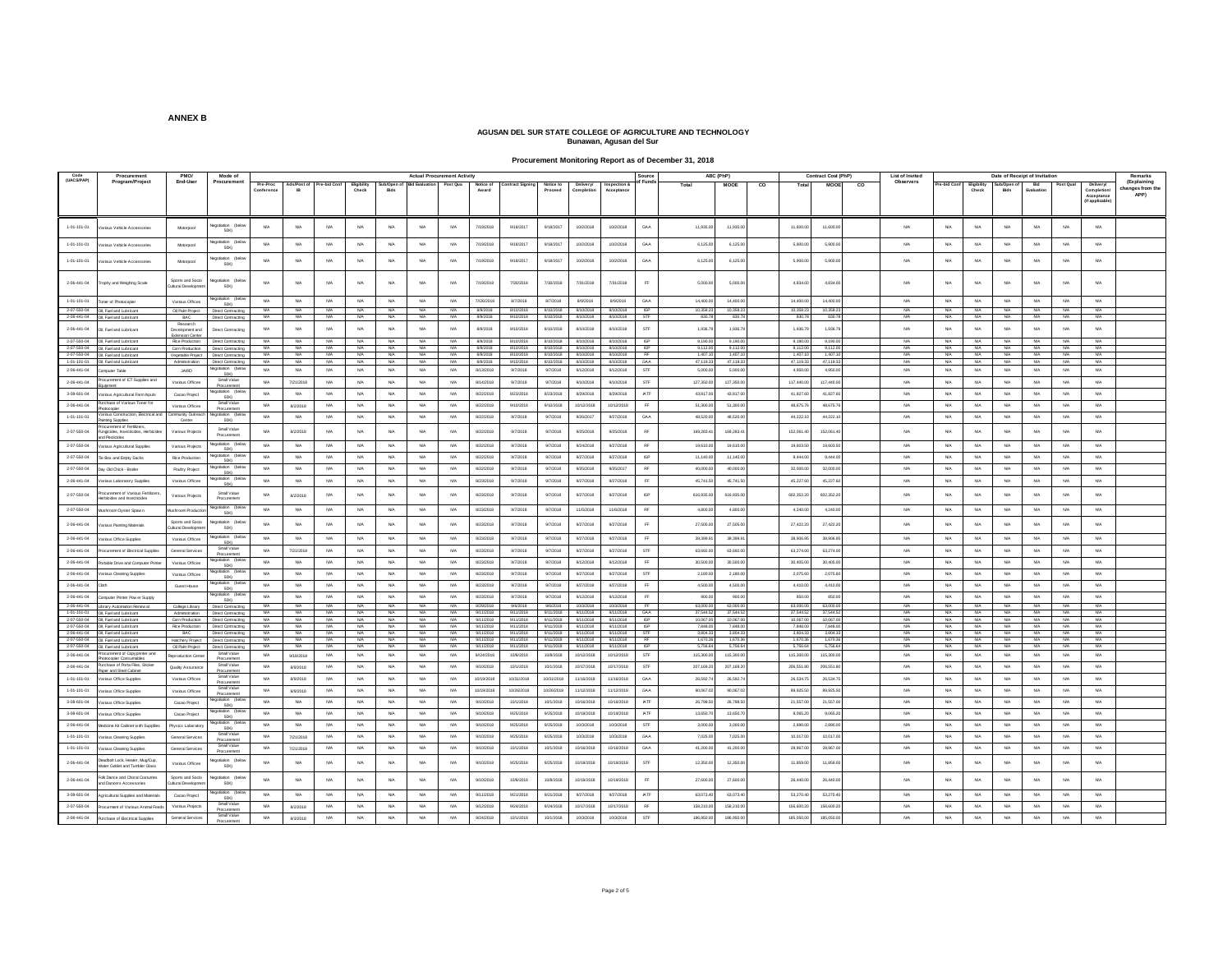**Procurement Monitoring Report as of December 31, 2018**

| Code<br>(UACS/PAP)  | Procuremen                                                            | <b>PMO/</b>                                         | Mode of                                                |                        |                                       | <b>Actual Procurement Activity</b> |                             |                         |                            |                 |                          |                          |                         |                                | Source                    | ABC (PhP)                |                                            | <b>Contract Cost (PhP)</b> | List of Invited     |                         |                          |                      | Date of Receipt of Invitatio |                   |                  | Remarks                                                   |                                       |
|---------------------|-----------------------------------------------------------------------|-----------------------------------------------------|--------------------------------------------------------|------------------------|---------------------------------------|------------------------------------|-----------------------------|-------------------------|----------------------------|-----------------|--------------------------|--------------------------|-------------------------|--------------------------------|---------------------------|--------------------------|--------------------------------------------|----------------------------|---------------------|-------------------------|--------------------------|----------------------|------------------------------|-------------------|------------------|-----------------------------------------------------------|---------------------------------------|
|                     | Program/Project                                                       | End-User                                            | Procuremen                                             | Pre-Proc<br>Conference | Ads/Post of Pre-bid Conf<br><b>IR</b> |                                    | <b>Eligibility</b><br>Check | Bids                    | Sub/Open of Bid Evaluation | Post Qua        | Notice of<br>Award       | <b>Contract Signing</b>  | Notice to<br>Proceed    | Delivery/<br><b>Completion</b> | Inspection &<br>Acceptanc | of Fund                  | Total<br>MOOE                              | Total<br>CO                | <b>MOOE</b><br>co   | Observers               | re-bid Conf              | Eligibility<br>Check | Sub/Open o<br>Bids           | Bid<br>Evaluation | Post Qual        | Delivery/<br>Completion/<br>Acceptance<br>(If applicable) | (Explaining<br>anges from the<br>APP) |
| $2 - 06 - 441 - 04$ | roaulin Printing                                                      | Sports and Socio<br>ultural Developm                | potiation (below<br>50K)                               | <b>NA</b>              | <b>NA</b>                             | <b>NA</b>                          | <b>NA</b>                   | <b>NA</b>               | NA                         | <b>NA</b>       | 9/24/2018                | 10/16/2018               | 10/16/2018              | 10/23/2018                     | 10/23/2018                | <b>STF</b>               | 4.080.00<br>4,080.0                        | 5,600.00                   | 5,600.0             | <b>NA</b>               | <b>NA</b>                | <b>NA</b>            | NA                           | <b>NA</b>         | NW               | <b>N/A</b>                                                |                                       |
| 3-08-601-04         | aptop (Intel Core 6)                                                  | Cacao Project                                       | station the<br>50K)                                    | NA                     | <b>NA</b>                             | NA                                 | <b>NA</b>                   | <b>NA</b>               | N/A                        | <b>NA</b>       | 9/24/2018                | 10/4/2018                | 10/4/2018               | 10/24/2018                     | 10/24/2018                | <b>IATE</b>              | 36,000.0<br>36,000.0                       | 35,950.0                   | 35,950.0            | NA                      | <b>N/A</b>               | <b>N/A</b>           | <b>NA</b>                    | NA                | NA               | <b>N/A</b>                                                |                                       |
| 3-08-601-04         | <b>Irpaulin Printing</b>                                              | Cacao Project                                       | 50K)                                                   | NA                     | NA                                    | NA                                 | <b>NA</b>                   | <b>NA</b>               | <b>NA</b>                  | NA              | 9/24/2018                | 10/16/2018               | 10/16/2018              | 11/14/2018                     | 11/14/2018                | IATF                     | 1,800.00<br>1,800.0                        | 1,800.00                   | 1,800.00            | NA                      | NA                       | <b>N/A</b>           | NA                           | NA                | NA               | <b>N/A</b>                                                |                                       |
| $2-06-441-04$       | mmon-Use Supplies                                                     | Various Offices                                     | P - Agency t                                           | <b>NA</b>              | NA                                    | <b>N/A</b>                         | <b>NA</b>                   | NA                      | <b>N/A</b>                 | <b>NA</b>       | NA                       | NA                       | <b>N/A</b>              | 12/13/2018                     | 12/13/2018                |                          | 563.76<br>563.7                            | 563.7                      | 563.76              | <b>NA</b>               | NA                       | <b>N/A</b>           | <b>NA</b>                    | <b>NA</b>         | NA.              | <b>N/A</b>                                                |                                       |
| 1-01-101-01         | mmon-Use Supplier                                                     | Various Office                                      | NP - Agency to<br>Agency                               | <b>NA</b>              | N/A                                   | N/A                                | <b>NA</b>                   | <b>N/A</b>              | N/A                        | NA              | N/A                      | <b>NA</b>                | <b>N/A</b>              | 12/13/201                      | 12/13/2018                | GAA                      | 8,904.<br>8.904.7                          | 8.904.7                    | 8,904.7             | <b>NA</b>               | <b>N/A</b>               | <b>N/A</b>           | <b>NA</b>                    | <b>NA</b>         | N/A              | <b>N/A</b>                                                |                                       |
| 2-06-441-04         | ocurement of Office Supple                                            | Various Offices                                     | Small Value<br>Procurement                             | <b>NA</b>              | 7/21/2018                             | NA                                 | <b>NA</b>                   | NA.                     | N/A                        | NA              | 9/24/2018                | 10/1/2018                | 10/1/2018               | 12/13/2018                     | 12/13/2018                | STF                      | 222.299.96<br>222 299.9                    | 205.560.50                 | 205,560.50          | N/A                     | <b>N/A</b>               | N/A                  | NA.                          | NA                | NA               | <b>N/A</b>                                                |                                       |
| $2-06-441-04$       | /arious ICT Supplies                                                  | ICT<br>Research                                     | egotiation (be<br>50K)                                 | NA                     | NA                                    | NA                                 | NA                          | <b>NA</b>               | NA                         | NA              | 9/25/2018                | 10/24/2018               | 10/24/201               | 10/24/2018                     | 10/24/2018                | STF                      | 49,500.0<br>49,500.0                       | 48,194.0                   | 48,194.0            | NA                      | NA                       | <b>N/A</b>           | NA                           | NA                | NA               | <b>N/A</b>                                                |                                       |
| 2-06-441-04         | II, Fuel and Lubricant                                                | Development and<br>Extension Cente<br>ASSCAT Trento | <b>Direct Contracting</b>                              | NA                     | <b>NA</b>                             | <b>N/A</b>                         | <b>NA</b>                   | <b>NA</b>               | <b>N/A</b>                 | <b>NA</b>       | 10/10/2018               | 10/13/2018               | 10/13/2018              | 10/13/2018                     | 10/13/2018                | <b>STF</b>               | 1,244.23<br>1,244.2                        | 1,244.23                   | 1,244.23            | NA                      | <b>N/A</b>               | <b>N/A</b>           | <b>NA</b>                    | <b>NA</b>         | <b>N/A</b>       | <b>N/A</b>                                                |                                       |
| $2 - 06 - 441 - 04$ | Oil. Fuel and Lubricant<br>2-07-550-04 OIL Fuel and Lubricant         | Campus<br>Oil Palm Project                          | Direct Contracting<br>Direct Contracting               | <b>NA</b><br><b>NA</b> | <b>NA</b><br><b>NA</b>                | NA<br><b>NIA</b>                   | <b>NA</b><br><b>NA</b>      | <b>N/A</b><br><b>NA</b> | NA<br><b>N/A</b>           | <b>NA</b><br>NA | 10/10/2018<br>10/10/2018 | 10/13/2018<br>10/13/2018 | 0/13/2018<br>10/13/2018 | 10/13/201<br>10/13/2018        | 10/13/2018<br>10/13/2018  | <b>STF</b><br><b>IGP</b> | 1,278.72<br>1.278.7<br>3.824.00<br>3.824.0 | 1,278.72<br>3.824.00       | 1.278.7<br>3,824.00 | <b>NA</b><br><b>N/A</b> | <b>N/A</b><br><b>N/A</b> | <b>NA</b><br>N/A     | <b>NA</b><br><b>NA</b>       | <b>NA</b><br>NA   | NA.<br>NA        | <b>N/A</b><br><b>N/A</b>                                  |                                       |
|                     | 2-06-441-04 OIL Fuel and Lubricant                                    | BAC                                                 | Direct Contracting                                     | <b>NA</b>              | NA                                    | NA                                 | <b>NA</b>                   | <b>NA</b>               | <b>NA</b>                  | <b>NA</b>       | 10/10/2018               | 10/13/2018               | 10/13/2018              | 10/13/2018                     | 10/13/2018                | STF                      | 1,579.47<br>1,579.4                        | 1,579.47                   | 1,579.4             | <b>NA</b>               | NA                       | <b>NA</b>            | NA                           | NA                | NA               | <b>N/A</b>                                                |                                       |
| 1-01-101-01         | OI. Fuel and Lubricant                                                | Administration                                      | Direct Contracting<br>Small Value                      | <b>N/A</b>             | <b>NA</b>                             | NA                                 | <b>NA</b>                   | <b>N/A</b>              | N/A                        | NA              | 10/10/2018               | 10/13/2018               | 10/13/2018              | 10/13/2018                     | 10/13/2018                | GAA                      | 49,857.62<br>49.857.8                      | 49,857.63                  | 49.857.62           | NA                      | N/A                      | NA.                  | NA.                          | NA                | NA               | <b>N/A</b>                                                |                                       |
| 2-07-550-04         | couragent of Animal Feed-                                             | Swine Project                                       | <b>Yocuremen</b>                                       | <b>N/A</b>             | 10/13/2018                            | N/A                                | <b>NA</b>                   | <b>N/A</b>              | N/A                        | N/A             | 10/17/2018               | 11/21/2018               | 11/21/2018              | 11/22/201                      | 11/22/2018                | <b>RF</b>                | 79,600.0<br>79,600.0                       | 78,334.0                   | 78,334.00           | NA                      | <b>N/A</b>               | <b>N/A</b>           | <b>NA</b>                    | <b>NA</b>         | <b>N/A</b>       | <b>N/A</b>                                                |                                       |
| $2-06-441-04$       | ports and Painting Materials                                          | Sports and Soci<br>ultural Developm                 | 50K)                                                   | NA                     | NA                                    | NA                                 | <b>NA</b>                   | <b>N/A</b>              | <b>NA</b>                  | NA              | 10/11/201                | 10/19/2018               | 0/19/201                | 10/19/201                      | 10/19/201                 | STF                      | 28,368.<br>28,368                          | 25,518.                    | 25,518.4            | <b>NA</b>               | N/A                      | <b>NA</b>            | <b>NA</b>                    | <b>NA</b>         | NA               | <b>N/A</b>                                                |                                       |
| $2-06-441-04$       | orts Materials and Office Suppler                                     | Sports and Socio<br><b>Jultural Developm</b>        | otiation (be<br>50K)                                   | NA                     | NA                                    | <b>N/A</b>                         | N/A                         | <b>N/A</b>              | NA                         | NA              | 10/11/2018               | 10/15/2018               | 10/15/2018              | 10/16/2018                     | 10/16/201                 | STF                      | 23,376.0<br>23,376.0                       | 14,178.                    | 14,178.00           | <b>NA</b>               | NA                       | <b>NA</b>            | NA                           | NA                | NA               | <b>N/A</b>                                                |                                       |
| $2-06-441-04$       | blo Shirt with Print for Tourname<br>inagers                          | Sports and Socio<br><b>Quitural Developm</b>        | station the<br>50K)                                    | NA                     | NA                                    | NA                                 | N/A                         | <b>N/A</b>              | NA                         | NA              | 10/11/201                | 10/16/2018               | 10/22/201               | 10/22/201                      | 10/22/2018                | STF                      | 9,000.0<br>9,000.0                         | 9,000.1                    | 9,000.00            | NA                      | NA                       | <b>NA</b>            | NA                           | NA                | NA               | $_{\rm NFA}$                                              |                                       |
| 1-01-101-01         | rpaulin Printing                                                      | Administration                                      | lation (be<br>50K)                                     | <b>NA</b>              | <b>NA</b>                             | NA                                 | <b>NA</b>                   | <b>N/A</b>              | N/A                        | NA              | 10/11/2018               | 10/22/2018               | 10/22/2018              | 10/22/2018                     | 10/23/2018                | GAA                      | 18,780.00<br>18,780.0                      | 18,780.0                   | 18,780.00           | NA                      | N/A                      | N/A                  | <b>NA</b>                    | <b>NA</b>         | NA               | <b>N/A</b>                                                |                                       |
| 2-07-550-04         | ash and Pull Swing Door with                                          | mmunity Outroz<br>Center                            | tiation the<br>50K)                                    | NA                     | <b>NA</b>                             | nata.                              | <b>NA</b>                   | <b>NA</b>               | NG                         | <b>NA</b>       | 10/11/2018               | 10/24/2018               | 10/24/2011              | 10/25/201                      | 10/26/2018                | <b>RF</b>                | 29,000.0<br>29,000.0                       | 29,000.0                   | 29,000.0            | NA                      | <b>N/A</b>               | N/A                  | <b>NA</b>                    | <b>NA</b>         | NA               | <b>N/A</b>                                                |                                       |
| $1 - 01 - 101 - 01$ | w ood and transparen<br>stophane                                      | Administration                                      | <b>50K</b>                                             | NA                     | NA                                    | NA                                 | N/A                         | <b>N/A</b>              | N/A                        | NA              | 10/11/2018               | 10/26/2018               | 0/26/201                | 11/6/2018                      | 11/6/2018                 | GAA                      | 11,400.0<br>11,400.0                       | 11,339.4                   | 11,339.4            | NA                      | NA                       | <b>NA</b>            | NA                           | NA                | NA               | <b>N/A</b>                                                |                                       |
| $1 - 01 - 101 - 01$ | ometric                                                               | ollege of Agricultur                                | otiation (be<br><b>50K</b>                             | NA                     | NA                                    | NA                                 | <b>NA</b>                   | NA                      | NA                         | NA              | 10/11/2018               | 10/18/2018               | 10/18/2018              | 11/28/2018                     | 11/29/2018                | GAA                      | 15,000.0<br>15,000.0                       | 13,568.00                  | 13,568.00           | NA                      | NA                       | <b>NA</b>            | NA                           | NA                | NA               | <b>N/A</b>                                                |                                       |
| 2-06-441-04         | VC Card                                                               | <b>RMD</b>                                          | egotiation (below<br>50K)                              | <b>NA</b>              | <b>NA</b>                             | <b>N/A</b>                         | <b>NA</b>                   | <b>NA</b>               | <b>N/A</b>                 | <b>NA</b>       | 10/11/2018               | 10/26/2018               | 0/26/201                | 11/5/2018                      | 11/6/2018                 | EF                       | 11,375.0<br>11,375.0                       | 11,200.0                   | 11,200.0            | <b>N/A</b>              | <b>N/A</b>               | <b>NA</b>            | <b>NA</b>                    | <b>NA</b>         | <b>N/A</b>       | <b>N/A</b>                                                |                                       |
| 2-07-550-04         | lock Salt, Carbon Filter and<br>iment Filter                          | BMC                                                 | gotiation (be<br>50K)                                  | <b>NA</b>              | NA.                                   | NA                                 | <b>NA</b>                   | NA.                     | N/A                        | <b>NA</b>       | 10/11/2018               | 11/5/2018                | 11/5/2018               | 11/16/2018                     | 11/16/2018                | <b>RF</b>                | 46,600.00<br>46,600.0                      | 46,488.00                  | 46,488.00           | NA                      | <b>N/A</b>               | N/A                  | <b>NA</b>                    | <b>NA</b>         | NA               | <b>N/A</b>                                                |                                       |
| $2 - 06 - 441 - 04$ | <b>Indical Supplies</b>                                               | <b>ASSCATTre</b>                                    |                                                        | NA                     | NA                                    | NA                                 | <b>NA</b>                   | <b>N/A</b>              | <b>NA</b>                  | NA              | 10/12/201                | 10/26/2018               | 10/26/201               | 12/3/2018                      | 12/3/2018                 | STF                      | 17,741.<br>17,741.0                        | 17,520.                    | 17,520.0            | NA                      | NA                       | <b>NA</b>            | NA                           | NA                | NA               | $_{\rm NFA}$                                              |                                       |
| $2.06 - 441 - 04$   | arious Office Supples                                                 | Campus<br><b>ASSCAT Tre</b>                         | 50K)<br>gotiation (b                                   | NA                     | NA                                    | NA                                 | N/A                         | <b>N/A</b>              | <b>NA</b>                  | NA              | 10/12/2018               | 10/26/2018               | 0/26/201                | 11/12/201                      | 11/12/201                 | STF                      | 8,472.0<br>8,472.0                         | 7,563.6                    | 7,563.6             | $\mathsf{NIA}$          | NA                       | <b>NA</b>            | NA                           | NA                | <b>NA</b>        | <b>N/A</b>                                                |                                       |
| 2-06-441-04         | arious Medicines                                                      | Campu<br><b>ASSCAT Trento</b>                       | 50KG<br>stiation (b)                                   | <b>NA</b>              | <b>NA</b>                             | NA                                 | <b>NA</b>                   | <b>N/A</b>              | N/A                        | NA              | 10/12/2018               | 10/18/2018               | 10/18/2018              | 11/28/2018                     | 11/29/2018                | STF                      | 19,545.0<br>19,545.0                       | 21,204.50                  | 21,204.50           | NA                      | N/A                      | N/A                  | <b>NA</b>                    | <b>NA</b>         | N/A              | <b>N/A</b>                                                |                                       |
| 2-06-441-04         | abilitation of Science and                                            | Campus                                              | <b>50K</b><br>Small Value                              | NA                     |                                       | nata.                              | N/A                         | N/A                     | NG                         | N/A             | 10/15/2018               | 10/26/2018               | 10/26/2011              | 11/12/201                      | 11/12/2018                | STE                      | 180.890.0<br>180,890.0                     | 182.384                    | 182.384.19          | NIA                     | <b>N/A</b>               | NG                   | N/A                          | N/A               | NAM.             | <b>N/A</b>                                                |                                       |
|                     | hnology Laboratory Room                                               | iology Laborat                                      | Procurement                                            |                        | 97/2018                               |                                    |                             |                         |                            |                 |                          |                          |                         |                                |                           |                          |                                            |                            |                     |                         |                          |                      |                              |                   |                  |                                                           |                                       |
| $2-06-441-04$       | rtland Cemen                                                          | College Library                                     | <b>50K</b>                                             | <b>NA</b>              | <b>NA</b>                             | <b>N/A</b>                         | <b>NA</b>                   | <b>N/A</b>              | <b>N/A</b>                 | NA              | 10/17/2018               | 10/29/2018               | 0/29/2018               | 12/7/2018                      | 12/7/2018                 | FF                       | 12,800.0<br>12,800.0                       | 12,800.00                  | 12,800.0            | NA                      | NA                       | <b>N/A</b>           | <b>NA</b>                    | <b>NA</b>         | <b>N/A</b>       | <b>N/A</b>                                                |                                       |
| $2-06-441-04$       | Sand, Gravel and CHB #4                                               | College Library                                     | aptiation (be<br><b>50K)</b>                           | NA                     | NA                                    | <b>N/A</b>                         | <b>NA</b>                   | <b>NA</b>               | <b>N/A</b>                 | NA              | 10/17/2018               | 11/23/2019               | 1/23/2019               | 12/5/2018                      | 12/5/2018                 | EF                       | 4,470.00<br>4,470.0                        | 4,470.00                   | 4,470.0             | <b>NA</b>               | NA                       | <b>N/A</b>           | <b>NA</b>                    | <b>NA</b>         | <b>N/A</b>       | <b>N/A</b>                                                |                                       |
| $2 - 06 - 441 - 04$ | hool Paner Publication                                                | <b>School Publicatio</b>                            | Small Value                                            | <b>N/A</b>             | <b>NA</b>                             | <b>N/A</b>                         | <b>NA</b>                   | <b>N/A</b>              | NA                         | <b>NA</b>       | 10/24/201                | 11/29/2018               | 1/29/201                | 12/6/2018                      | 12/7/2018                 | EF                       | 233,750.0<br>233,750.0                     | 195, 181.2                 | 195, 181.2          | <b>NA</b>               | NA                       | <b>NA</b>            | <b>NA</b>                    | <b>NA</b>         | <b>N/A</b>       | <b>N/A</b>                                                |                                       |
| $1-01-101-01$       | stious Photocopier Sparepart                                          | Office of the BOT<br>Secretary                      | lation the<br>50K)                                     | NA                     | <b>NA</b>                             | NA                                 | <b>NA</b>                   | NA.                     | <b>N/A</b>                 | <b>NA</b>       | 10/30/2018               | 11/15/2018               | 11/15/2018              | 11/22/2018                     | 11/22/2018                | GAA                      | 28.182.56<br>28.182.5                      | 28, 182.56                 | 28.182.56           | NA                      | NA                       | N/A                  | <b>NA</b>                    | <b>NA</b>         | <b>N/A</b>       | <b>N/A</b>                                                |                                       |
| $3-08-601-04$       | arious Office Supples                                                 | Research<br>Development and                         | 50KV                                                   | NA                     | NA                                    | NA                                 | <b>NA</b>                   | <b>N/A</b>              | NA                         | NA              | 11/7/2018                | 11/23/2018               | 1/23/2018               | 12/6/2018                      | 12/7/2018                 | <b>IATE</b>              | 5,436.60<br>5,436.6                        | 4,252.4                    | 4,252.4             | <b>NA</b>               | N/A                      | <b>NA</b>            | NA                           | NA                | NA               | <b>N/A</b>                                                |                                       |
| $1 - 01 - 101 - 01$ | able for Table Tennis                                                 | Sports and Soci<br><b>Cultural Developme</b>        | Negotiat<br>rocurement (Tw<br><b>Failed R</b>          | <b>NA</b>              | 10/13/2018                            | NA                                 | N/A                         | <b>N/A</b>              | NA                         | NA              | 11/6/2018                | 11/16/2018               | 1/16/201                | 11/22/201                      | 11/22/2018                | GAA                      | 45,000.0                                   | 45,000.0<br>44,940.        | 44,940.             | <b>NA</b>               | NA                       | <b>NA</b>            | NA                           | <b>NA</b>         | NA               | $_{\sf NIA}$                                              |                                       |
| 2-06-441-04         | aning Supplies                                                        | College Library                                     | 50K)                                                   | NA                     | <b>NA</b>                             | NA                                 | <b>NA</b>                   | NA                      | N/A                        | <b>NA</b>       | 11/7/2018                | 11/16/2018               | 11/16/2018              | 11/23/2018                     | 11/23/2018                | EF                       | 2,808.00<br>2,808.0                        | 2,866.00                   | 2,866.0             | NA                      | <b>N/A</b>               | N/A                  | NA                           | NA                | NA               | <b>N/A</b>                                                |                                       |
| 2-06-441-04         | arious Office Supple:                                                 | Various Offices                                     | 50K)                                                   | <b>NA</b>              | NA                                    | NA                                 | <b>NA</b>                   | <b>NA</b>               | NA                         | NA              | 11/7/2018                | 11/16/2018               | 11/16/2018              | 11/23/2018                     | 11/23/2018                | STF                      | 5,849.00<br>5,849.0                        | 5.475.65                   | 5.475.65            | NA                      | NA                       | <b>N/A</b>           | NA                           | NA                | NA               | <b>N/A</b>                                                |                                       |
| $1 - 01 - 101 - 01$ | /arious Office Supples                                                | Various Offices                                     | otiation (be<br>50KV                                   | <b>NA</b>              | NA                                    | <b>NA</b>                          | NA                          | <b>NA</b>               | NA                         | $_{\rm NA}$     | 11/7/2018                | 11/19/2018               | 1/19/2018               | 11/23/2018                     | 11/23/2018                | GAA                      | 8,539.90<br>8,539.90                       | 8,311.95                   | 8,311.95            | <b>NA</b>               | NA                       | <b>N/A</b>           | <b>NA</b>                    | NA                | NA               | <b>N/A</b>                                                |                                       |
| 1-01-101-01         | table Jig Sav                                                         | slege of Agricultur                                 | Negotiated<br>ocurement (Tw<br><b>Failed Birthness</b> | <b>NA</b>              | 0/13/2018                             | NA                                 | <b>NA</b>                   | <b>NA</b>               | N/A                        | N/A             | 11/7/2018                | 11/16/2018               | 11/16/2018              | 11/20/201                      | 11/20/2018                | GAA                      | 19,707.0                                   | 19,707.0<br>19,568.0       | 19,568.0            | NiA                     | <b>N/A</b>               | <b>NA</b>            | <b>NA</b>                    | <b>NA</b>         | NA.              | <b>N/A</b>                                                |                                       |
|                     | 2-07-550-04 OIL Fuel and Lubricant                                    | Oil Palm Project                                    | Direct Contracting                                     | <b>NA</b>              | NA                                    | NA                                 | <b>NA</b>                   | <b>NA</b>               | NA                         | NA              | 11/13/2018               | 11/13/2018               | 1/13/2018               | 11/13/2018                     | 11/13/2018                | <b>IGP</b>               | 4,728.00<br>4,728.0                        | 4,728.00                   | 4,728.00            | <b>NA</b>               | NA                       | NA.                  | <b>N/A</b>                   | NA                | NA               | <b>N/A</b>                                                |                                       |
| 2-06-441-04         | 2-07-550-04 OIL Fuel and Lubricant<br>Of Fuel and Lubricant           | Hatchery Project<br>ASSCAT Trento                   | Direct Contracting<br>Direct Contraction               | <b>N/A</b><br>NA.      | <b>N/A</b><br>N/A                     | <b>NIA</b><br>N/A                  | <b>NA</b><br><b>NA</b>      | <b>N/A</b><br><b>NA</b> | N/A<br>N/A                 | <b>NA</b><br>NA | 11/13/2018<br>11/13/2018 | 11/13/2018<br>11/13/2018 | 11/13/2018<br>1/13/2018 | 11/13/2018<br>11/13/201        | 11/13/2018<br>11/13/2018  | <b>RF</b><br>STF         | 2,507.50<br>2.507.5<br>4.736.68<br>4.736.6 | 2,507.50<br>4,736.65       | 2,507.5<br>4,736.65 | NA<br>NA                | N/A<br><b>N/A</b>        | N/A<br><b>N/A</b>    | NA.<br><b>NA</b>             | NA<br><b>NA</b>   | NA<br><b>N/A</b> | <b>N/A</b><br><b>N/A</b>                                  |                                       |
| 1-01-101-01         | OI, Fuel and Lubricant                                                | Campus<br>Administration                            | Direct Contracting                                     | N/A                    | N/A                                   | NAM.                               | N/A                         | N/A                     | NG                         | N/A             | 11/13/2018               | 11/13/2018               | 11/13/2018              | 11/13/2018                     | 11/13/2018                | GAA                      | 54,003.0<br>54,003.0                       | 54,003.01                  | 54,003.01           | N/A                     | NA                       | NG                   | N/A                          | N/A               | N/A              | N/A                                                       |                                       |
| 1-01-101-01         | ocurement of Sofa Set and Long                                        | Administration                                      | Small Value                                            | NA                     | 9/7/2018                              | NA                                 | <b>NA</b>                   | <b>NA</b>               | <b>N/A</b>                 | <b>NA</b>       | 11/13/2018               | 11/16/2018               | 11/16/2018              | 11/24/2018                     | 11/24/2018                | GAA                      | 260,000.0                                  | 260,000.00<br>167,685.0    | 167,685.0           | NA                      | NA                       | <b>NA</b>            | NA                           | NA                | NA               | <b>N/A</b>                                                |                                       |
| 2-06-441-04         | ınch Sofa<br>and, Gravel and CHE                                      | tology Laborato                                     | Procurement<br>Small Value                             | <b>N/A</b>             | 9/7/2018                              | <b>N/A</b>                         | N/A                         | <b>N/A</b>              | NA                         | NA              | 11/22/2018               | 11/23/2018               | 1/23/2018               | 12/5/2018                      | 12/5/2018                 | <b>STF</b>               | 24,960.00<br>24,960.0                      | 23,200.00                  | 23,200.0            | NA                      | NA                       | N/A                  | <b>NA</b>                    | NA                | NA               | <b>N/A</b>                                                |                                       |
| 3-08-601-04         | <b>Polo Shirt, Cetificate Holder</b><br>rtificate Frame and Toke      | Research<br>Development and                         | Procuremen<br>aptiation (belo<br>50K)                  | NA                     | <b>NA</b>                             | NA                                 | <b>NA</b>                   | <b>NA</b>               | N/A                        | <b>NA</b>       | 11/26/2018               | 12/6/2018                | 12/6/2018               | 12/13/2018                     | 12/13/2018                | <b>IATE</b>              | 48.050.0<br>48,050.0                       | 41,425.0                   | 41,425.0            | NA                      | <b>N/A</b>               | <b>N/A</b>           | <b>NA</b>                    | <b>NA</b>         | <b>N/A</b>       | <b>N/A</b>                                                |                                       |
| 3-08-601-04         | riting Rad, Kit Handbag, PVC ID<br>ith Sling and Holder and Tarpaulin | Extension Cente<br>Research<br>levelopment and      | otiation (belo<br>50K)                                 | <b>N/A</b>             | N/A                                   | NA                                 | <b>NA</b>                   | <b>N/A</b>              | N/A                        | NA              | 11/26/2018               | 12/6/2018                | 12/6/2018               | 12/13/2018                     | 12/13/2018                | <b>IATF</b>              | 30,675.00<br>30,675.0                      | 28,275.00                  | 28,275.00           | <b>NA</b>               | N/A                      | N/A                  | NA                           | NA                | NA               | <b>N/A</b>                                                |                                       |
| $1 - 01 - 101 - 01$ | Inlight Housing with 9 watts LED                                      | $_{\rm ICT}$                                        | Negotiated<br>curement (Tw<br><b>Failed Bidd</b>       | NA                     | 10/11/2018                            | NA                                 | <b>NA</b>                   | <b>NA</b>               | N/A                        | <b>NA</b>       | 11/26/2018               | 12/6/2018                | 12/6/2018               | 1/8/2019                       | 1/8/2019                  | GAA                      | 129,200.0                                  | 129,200.0<br>128,440.0     | 128,440.0           | <b>NA</b>               | NA                       | <b>NA</b>            | NA                           | NA                | NA               | <b>N/A</b>                                                |                                       |
| $1 - 01 - 101 - 01$ | upply and Delivery of Beds and<br>arious Garments                     | Research<br>Development and                         | Small Value<br>Procurement                             | NA                     | 11/20/2018                            | <b>N/A</b>                         | N/A                         | <b>N/A</b>              | NA                         | NA              | 12/3/2018                | 12/14/2018               | 12/14/2018              | 12/18/2018                     | 12/18/2018                | GAA                      | 646,980.0                                  | 646,980.0<br>624, 150.33   | 624,150.3           | <b>NA</b>               | <b>N/A</b>               | N/A                  | NA                           | <b>NA</b>         | <b>NA</b>        | <b>N/A</b>                                                |                                       |
| $2 - 06 - 441 - 04$ | ctrical Supplies                                                      | General Service                                     |                                                        | NA                     | NA                                    | <b>NA</b>                          | <b>NA</b>                   | <b>NA</b>               | $_{\rm NIA}$               | NA              | 12/3/2018                | 12/14/2018               | 12/14/2018              | 12/18/201                      | 12/18/201                 | <b>STF</b>               | 30,350.0<br>30,350.0                       | 30,203.9                   | 30,203.9            | NA                      | NA                       | <b>NA</b>            | NA                           | NA                | NA               | $_{\rm NFA}$                                              |                                       |
| $2 - 07 - 550 - 04$ | anvass Trace                                                          | Rice Productio                                      | 50K)<br>adjustion (be                                  | NA                     | NA                                    | NA                                 | N/A                         | <b>N/A</b>              | NA                         | NA              | 12/3/2018                | 12/14/2018               | 12/14/2018              | 12/18/201                      | 12/18/2018                | <b>IGP</b>               | 3,500.0<br>3,500.0                         | 3,450.0                    | 3,450.0             | NA                      | NA                       | <b>NA</b>            | NA                           | NA                | <b>NA</b>        | <b>N/A</b>                                                |                                       |
|                     |                                                                       | Research                                            | 50KV<br>intiation (help                                |                        |                                       |                                    |                             |                         |                            |                 |                          |                          |                         |                                |                           |                          |                                            |                            |                     |                         |                          |                      |                              |                   |                  |                                                           |                                       |
| $3 - 08 - 601 - 04$ | saning Supplies                                                       | Development and<br>Extension Cente                  | 50K)                                                   | NA                     | NA                                    | nata.                              | <b>NA</b>                   | <b>NA</b>               | <b>N/A</b>                 | NA              | 12/5/2018                | 12/18/2018               | 12/18/2018              | 12/18/2018                     | 12/18/2010                | IATF                     | 5.140.0<br>5.140.0                         | 5.140.00                   | 5.140.0             | N/A                     | NA                       | <b>N/A</b>           | <b>NA</b>                    | <b>NA</b>         | <b>N/A</b>       | <b>N/A</b>                                                |                                       |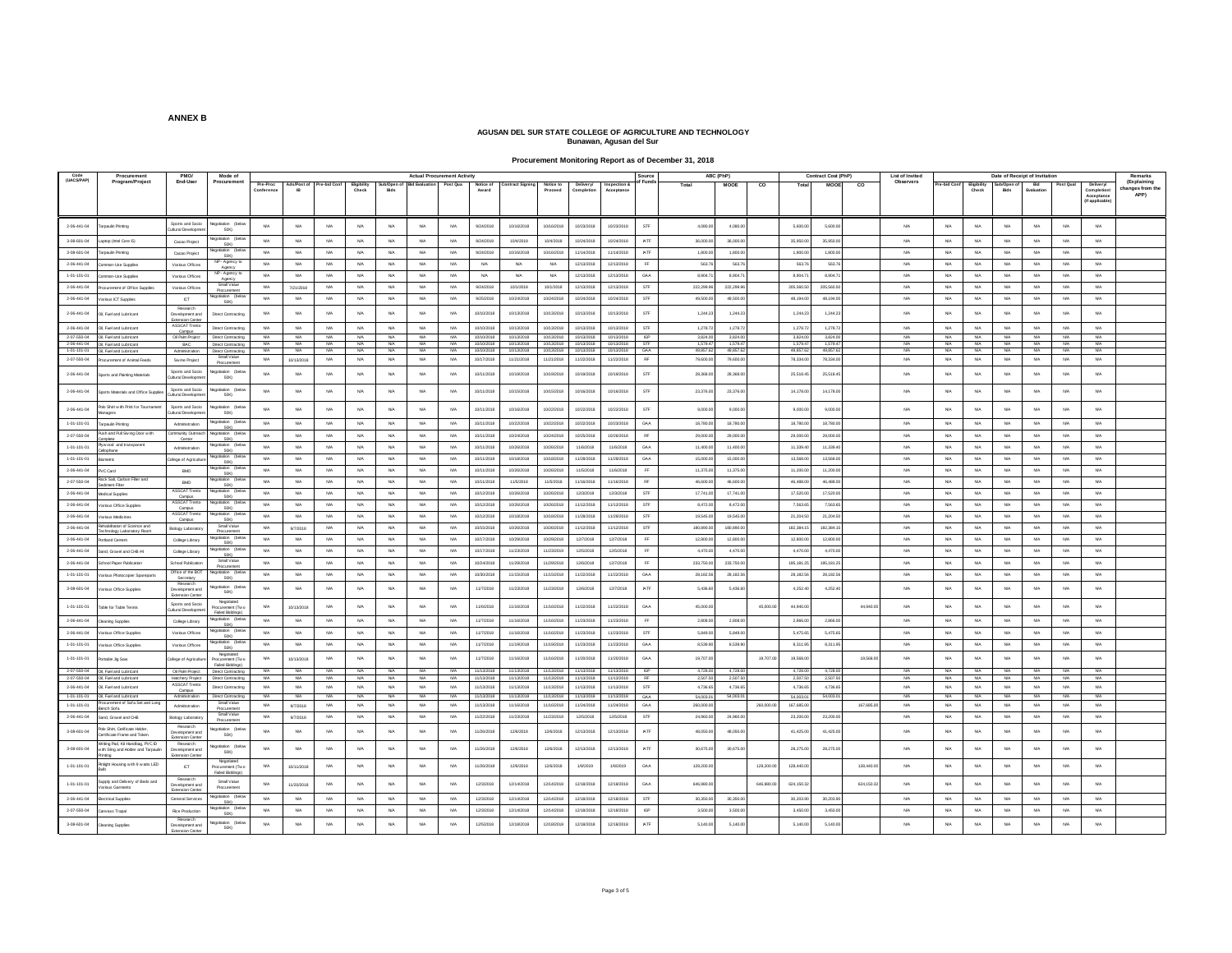#### **Procurement Monitoring Report as of December 31, 2018**

| Code<br>(UACS/PAP)                   | Procurem                                                  | <b>PMO</b>                                    |                                         |                        |                        |                  |                             |                        |                         | <b>Actual Procurement Activity</b> |                          |                                                                          |                         |                          |                                                              | Source            |                        | ABC (PhP)            |                |                      | Contract Cost (PhP) | List of Invite                                                                                       |                        |                         | Date of Receipt of Invitatio |                   |                 | Remarks                                                                                                   |
|--------------------------------------|-----------------------------------------------------------|-----------------------------------------------|-----------------------------------------|------------------------|------------------------|------------------|-----------------------------|------------------------|-------------------------|------------------------------------|--------------------------|--------------------------------------------------------------------------|-------------------------|--------------------------|--------------------------------------------------------------|-------------------|------------------------|----------------------|----------------|----------------------|---------------------|------------------------------------------------------------------------------------------------------|------------------------|-------------------------|------------------------------|-------------------|-----------------|-----------------------------------------------------------------------------------------------------------|
|                                      | Program/Project                                           | End-User                                      | Procuremen                              | Pre-Proc<br>Conference | Ads/Post of            | Pre-bid Con      | <b>Eligibility</b><br>Check | Sub/Open o<br>Bids     | <b>Bid Evaluation</b>   | Post Qua                           | Notice of<br>Award       | Contract Signing                                                         | Notice to<br>Proceed    | Delivery/<br>Completion  | Inspection &<br>Acceptanc                                    | of Funds          | Total                  | <b>MOOE</b>          | $\overline{c}$ | Tota                 | <b>MOOR</b>         | Observers<br>co                                                                                      | Pre-bid Conf           | Eligibility<br>Check    | Sub/Open<br>Bids             | Bid<br>Evaluation | Post Qua        | (Explaining<br><b>Delivery/</b><br>changes from the<br>Completion<br>APP)<br>Acceptance<br>(If applicable |
| $1 - 01 - 101 - 01$                  | chase of Polo Shirt with Prin                             | Gender and                                    | Small Value                             | NA                     | 7/20/2018              | NA               | NA.                         | <b>NA</b>              | <b>N/A</b>              | NA                                 | 12/5/2018                | 12/14/2018                                                               | 12/14/2018              | 12/18/2018               | 12/18/2018                                                   | GAA               | 87,500.00              | 87,500.00            |                | 87,500.00            | 87,500.0            | NA                                                                                                   | NA                     | N/A                     | NA                           | NA                | NA              | <b>N/A</b>                                                                                                |
| $2 - 06 - 441 - 04$                  | vice charge for General Clea                              | <b>Javaicpme</b>                              | egotiation (be                          | <b>NA</b>              | <b>NA</b>              | <b>NA</b>        | <b>NA</b>                   | <b>NA</b>              | <b>NA</b>               | <b>NA</b>                          | 12/5/2018                | 12/17/2018                                                               | 12/17/2018              | 12/18/2018               | 12/18/2018                                                   | FF.               | 3,850.00               | 3.850.0              |                | 3,500                | 3,500.0             | <b>NA</b>                                                                                            | <b>NA</b>              | <b>N/A</b>              | <b>NA</b>                    | <b>NA</b>         | NA              | <b>N/A</b>                                                                                                |
|                                      | Window Type Aircon<br>chase of Bectrical and Janitor      | <b>ICT</b>                                    | 50K)<br>Small Value                     |                        |                        |                  |                             |                        |                         |                                    |                          |                                                                          |                         |                          |                                                              |                   |                        |                      |                |                      |                     |                                                                                                      |                        |                         |                              |                   |                 |                                                                                                           |
| 1-01-101-01                          | tral cleaning and repair o                                | Various Offices                               | Small Value                             | NA                     | 11/20/2018             | N/A              | N/A                         | <b>NA</b>              | NA.                     | <b>NA</b>                          | 12/11/2018               | 12/14/2018                                                               | 12/14/2019              | 1/10/2019                | 1/10/2019                                                    | GAA               | 53,500.00              |                      | 53,500.00      | 53,491.              |                     | 53,491.0<br>NA                                                                                       | <b>N/A</b>             | N/A                     | <b>NA</b>                    | <b>NA</b>         | NA              | <b>N/A</b>                                                                                                |
| 1-01-101-01<br>2-07-550-04           | Various Airconditioners<br>Oil, Fuel and Lubricant        | General Services<br>Oil Palm Project          | Procuremen<br><b>Direct Contracting</b> | NA.<br><b>NA</b>       | 12/6/2018<br><b>NA</b> | N/A<br><b>NA</b> | <b>NA</b><br><b>NA</b>      | <b>NA</b><br><b>NA</b> | <b>N/A</b><br><b>NA</b> | NA<br><b>NA</b>                    | 12/5/2018<br>12/10/201   | 12/17/2018<br>12/11/2018                                                 | 12/17/2018<br>12/11/201 | 12/18/2018<br>12/11/2018 | 12/18/2018<br>12/11/2018                                     | GAA<br><b>IGP</b> | 69,280.00<br>11,793.45 | 69,280.0<br>11.793.4 |                | 66,530.00<br>11.793. | 66,530.0<br>11.793  | NIA<br>NA                                                                                            | NA<br><b>NA</b>        | NA<br><b>NA</b>         | <b>NA</b><br>N/A             | NA<br>N/A         | NA<br>NA        | N/A<br>N/A                                                                                                |
| $2.06 - 441 - 04$                    | OI, Fuel and Lubricant                                    | ASSCAT Trento<br>Campus                       | Direct Contracting                      | NA                     | NA                     | NA               | N/A                         | <b>NA</b>              | <b>NA</b>               | NA                                 | 12/10/201                | 12/11/2018                                                               | 12/11/201               | 12/11/2018               | 12/11/201                                                    | STF               | 2,340.00               | 2,340.0              |                | 2,340.               | 2,340               | NA                                                                                                   | NA                     | <b>NA</b>               | NA                           | NA                | NA              | <b>N/A</b>                                                                                                |
|                                      | 2-07-550-04 OII, Fuel and Lubricant                       | Rice Production                               | Direct Contracting                      | <b>NA</b>              | NA.                    | <b>NA</b>        | <b>NA</b>                   | <b>NA</b>              | <b>N/A</b>              | NA                                 | 12/10/2018               | 12/11/2018                                                               | 12/11/2018              | 12/11/2018               | 12/11/2018                                                   | <b>IGP</b>        | 931.00                 | 931.0                |                | 931.0                | 931                 | N/A                                                                                                  | NA                     | <b>N/A</b>              | NA                           | NA                | N/A             | <b>N/A</b>                                                                                                |
|                                      | 2-06-441-04 Oil, Fuel and Lubricant                       | BAC<br>mational Semina                        | Direct Contracting                      | <b>NA</b>              | NA                     | <b>N/A</b>       | <b>NA</b>                   | <b>NA</b>              | <b>NA</b>               | NA                                 | 12/10/2018               | 12/11/2018                                                               | 12/11/2018              | 12/11/2018               | 12/11/2018                                                   | STF               | 3,639.98               | 3,639.98             |                | 3,639.98             | 3,639.9             | NA                                                                                                   | NA                     | <b>NA</b>               | <b>NA</b>                    | NA                | NA              | N/A                                                                                                       |
| $3-08-601-04$                        | I, Fuel and Lubrican                                      | Workshop                                      | <b>Direct Contracting</b>               | NA                     | NA                     | <b>N/A</b>       | N/A                         | <b>NA</b>              | <b>N/A</b>              | <b>NA</b>                          | 12/10/2012               | 12/11/2018                                                               | 12/11/2018              | 12/11/2018               | 12/11/2018                                                   | <b>IATF</b>       | 9.147.4                | 9.147.               |                | 9.147                | 9.147.4             | N/A                                                                                                  | N/A                    | N/A                     | NA                           | <b>NA</b>         | NA              | <b>N/A</b>                                                                                                |
| $1-01-101-01$<br>$2 - 06 - 441 - 04$ | OI, Fuel and Lubricant<br>chase of D Sing                 | Administration<br>BMO                         | Direct Contracting<br>Small Value       | NA<br><b>NA</b>        | NA<br>8/2/2018         | NA<br><b>NA</b>  | N/A<br><b>NA</b>            | <b>NA</b><br><b>NA</b> | <b>N/A</b><br><b>NA</b> | <b>NA</b><br><b>NA</b>             | 12/10/2018<br>12/19/2018 | 12/11/2018<br>12/27/2018                                                 | 12/11/2018<br>12/27/201 | 12/11/2018<br>12/28/201  | 12/11/2018<br>12/28/201                                      | GAA<br>FF.        | 41,630.68<br>76,000.00 | 41,630.6<br>76,000.0 |                | 41,630.6<br>74,000.  | 41,630.6<br>74,000  | NA<br><b>NA</b>                                                                                      | <b>NA</b><br><b>NA</b> | <b>N/A</b><br><b>NA</b> | NA<br><b>NA</b>              | NA<br><b>NA</b>   | NA<br><b>NA</b> | <b>N/A</b><br><b>N/A</b>                                                                                  |
| $3-08-601-04$                        | erican and Canadian Flag                                  | Research<br>Jevelopment and                   | entiation (heli<br>50K)                 | NA                     | NA                     | <b>N/A</b>       | N/A                         | <b>N/A</b>             | <b>NA</b>               | NA                                 | 12/28/2012               | 1/3/2019                                                                 | 1/3/2019                | 1/3/2019                 | 1/4/2019                                                     | <b>IATF</b>       | 3,200.00               | 3,200.0              |                | 3,000.               | 3,000.0             | N/A                                                                                                  | <b>N/A</b>             | <b>NA</b>               | NA                           | <b>NA</b>         | NA              | <b>N/A</b>                                                                                                |
| $2-06-441-04$                        | lagues and Tarpaulin Printing                             | Extension Cente<br>VPAA                       |                                         | NA                     | NA                     | NA               | <b>NA</b>                   | <b>NA</b>              | <b>NA</b>               | NA                                 | 12/28/2018               | 1/7/2018                                                                 | 1/7/2018                | 1/8/2018                 | 1/8/2018                                                     | STF               | 5,800.00               | 5,800.0              |                | 2,820.0              | 2,820.0             | NA                                                                                                   | $_{\rm N/A}$           | <b>N/A</b>              | NA                           | NA                | NA              | $_{\rm NAA}$                                                                                              |
| 1-01-101-01                          | spaulin Printing and Button Pine                          | Gender and                                    | 50K)<br>tiation (b)                     | <b>NA</b>              | NA                     | <b>N/A</b>       | <b>NA</b>                   | <b>NA</b>              | <b>N/A</b>              | <b>NA</b>                          | 12/28/201                | 1/7/2019                                                                 | 1/7/2019                | 1/8/2019                 | 1/8/2019                                                     | GAA               | 9,300.00               | 9,300.0              |                | 7,760.               | 7,760.0             | NA                                                                                                   | N/A                    | <b>NA</b>               | NA                           | <b>NA</b>         | <b>NA</b>       | <b>N/A</b>                                                                                                |
|                                      |                                                           | Development                                   | 50K)                                    |                        |                        |                  |                             |                        |                         |                                    |                          |                                                                          |                         |                          | Total Alloted Budget of Procurement Activities 36,628,030.58 |                   |                        |                      |                |                      |                     |                                                                                                      |                        |                         |                              |                   |                 |                                                                                                           |
|                                      |                                                           |                                               |                                         |                        |                        |                  |                             |                        |                         |                                    |                          | Total Contract Price of Procurement Actitvites Conducted 32,481,346.09   |                         |                          |                                                              |                   |                        |                      |                |                      |                     |                                                                                                      |                        |                         |                              |                   |                 |                                                                                                           |
|                                      |                                                           |                                               |                                         |                        |                        |                  |                             |                        |                         |                                    |                          | Total Savings (Total Alloted Budget - Total Contract Price) 4,146,684.49 |                         |                          |                                                              |                   |                        |                      |                |                      |                     |                                                                                                      |                        |                         |                              |                   |                 |                                                                                                           |
|                                      | <b>ON-GOING PROCUREMENT ACTIVITIES</b>                    |                                               |                                         |                        |                        |                  |                             |                        |                         |                                    |                          |                                                                          |                         |                          |                                                              |                   |                        |                      |                |                      |                     |                                                                                                      |                        |                         |                              |                   |                 |                                                                                                           |
|                                      |                                                           |                                               | Small Value                             | N/A                    |                        | <b>NAM</b>       | N/A                         | N/A                    | NG                      |                                    | 5/2/2018                 | 5/2/2018                                                                 | 5/14/2018               |                          |                                                              | STF               | 502,000.00             | 502,000.0            |                | 501.392.0            | 501.392.0           | N/A                                                                                                  |                        |                         | N/A                          | NA                | NA              | N/A                                                                                                       |
| $2 - 06 - 441 - 04$                  | rement of Internet Subscrip                               | <b>ICT</b>                                    | Procuremen                              |                        | 3/6/2018               |                  |                             |                        |                         | <b>NA</b>                          |                          |                                                                          |                         | (1 year                  |                                                              |                   |                        |                      |                |                      |                     |                                                                                                      | <b>N/A</b>             | <b>N/A</b>              |                              |                   |                 |                                                                                                           |
| $1 - 01 - 101 - 01$                  | ocurement of Brass Plat<br>memorative Marker              | Admin                                         | Small Value                             | NA                     | 4/17/201<br>4/21/2018  | NA               | N/A                         | <b>NA</b>              | <b>NA</b>               | NA                                 | 6/20/2018                | 6/26/2018                                                                | 6/26/2018               | on-going                 |                                                              | GAA               | 189,540.00             | 186,540.0            |                | 189,504.             | 189.504.            | <b>NA</b>                                                                                            | <b>NA</b>              | NA                      | NA                           | <b>NA</b>         | NA              | <b>N/A</b>                                                                                                |
| $1 - 01 - 101 - 01$                  | struction of College Dormitory                            | hysical Rant and<br>Development               | <b>Rublic Bidding</b>                   | 3/22/2018              | 3/23/2018              | 4/2/2018         | 4/12/2018                   | 4/12/2018              | 4/13/2018               | 4/14/2018                          | 4/30/2018                | 5/4/2018                                                                 | 5/4/2018                | on-going                 |                                                              | GAA               | 20,000,000.0           |                      | 20,000,000.0   | 9,942,467            |                     | Auditor Cherry B. Jagonia<br>19,942,467.6<br>Engr. Rey Prochina and<br>Engr. Alfredo V. Lobog        | 3/20/2018              | 3/20/201                | 3/20/2018                    | 3/20/2018         | 3/20/2018       | on-going                                                                                                  |
| 1-01-101-01                          | truction of Academic Building                             | <b>Physical Flant and</b><br>Development      | <b>Public Bidding</b>                   | 4/12/2018              | 4/14/2018              | 4/23/2018        | 5/7/2018                    | 5/7/2018               | 5/8/2018                | 8/16/2018                          | 9/17/2018                | 9/18/2018                                                                | 9/24/2018               | on-going                 |                                                              | GAA               | 5.000.000.0            |                      | 5.000.000.00   | 4,982,024            |                     | Auditor Cherry B. Jagonia<br>4,982,024.25<br>Engr. Bonifacio V. Corpuz<br>and Engr. Alfredo V. Lobo  | 4/23/2018              | 4/23/2018               | 4/23/2018                    | 4/23/2018         | 4/23/2018       | on-going                                                                                                  |
| $1 - 01 - 101 - 01$                  | Network Development                                       | hysical Plant an<br>Development               | <b>Public Bidding</b>                   | NA                     | 8/1/2018               | 8/8/2018         | 8/20/2018                   | 8/20/2018              | 8/20/2018               | 9/13/2018                          | 9/17/2018                | 9/18/2018                                                                | 9/24/2018               | on-going                 |                                                              | GAA               | 2,108,371.58           |                      | 2,108,371.5    | 1,994,800.           |                     | Auditor Cherry B. Jagonia,<br>Engr. Bonifacio V. Corpuz<br>1,994,800.00                              | 4/24/2018              | 4/24/2018               | 4/24/2018                    | 4/24/2018         | 4/24/2018       | on-going                                                                                                  |
|                                      | truction of Information and                               |                                               |                                         |                        |                        |                  |                             |                        |                         |                                    |                          |                                                                          |                         |                          |                                                              |                   |                        |                      |                |                      |                     | and Engr. Alfredo V. Lobog<br>uditor Cherry B. Jagonia                                               |                        |                         |                              |                   |                 |                                                                                                           |
| $1 - 01 - 101 - 01$                  | mmunications Technology (ICT)<br>mplex with e-Library     | hysical Rant and<br>Developmen                | <b>Public Bidding</b>                   | 1/3/2018               | 6/20/2018              | 7/27/2018        | 7/10/2018                   | 7/10/2018              | 7/11/2018               | 7/13/2018                          | 9/17/2018                | 9/18/2018                                                                | 9/24/2018               | on-going                 |                                                              | GAA               | 54,000,000.0           |                      | 54,000,000.0   | 53,580,000.          |                     | 53,580,000.00<br>Engr. Bonifacio V. Corpuz<br>and Engr. Alfredo V. Lobo                              | 6/20/2018              | 6/20/2018               | 6/20/2018                    | 6/20/2018         | 6/20/2018       | on-going                                                                                                  |
| $1 - 01 - 101 - 01$                  | urement of Various Equipmen                               | <b>ICT</b>                                    | <b>Public Bidding</b>                   | 1/3/2018               | 7/23/2018              | 7/30/2018        | 8/13/2018                   | 8/13/2018              | 8/14/2018               | 8/28/2018                          | 9/17/2018                | 9/18/2018                                                                | 9/24/2018               | on-going                 |                                                              | GAA               | 20,495,750.0           |                      | 20.495.750.0   | 20,160,334           |                     | Auditor Cherry B. Jagonia<br>20,160,334.85 Engr. Bonifacio V. Corpuz<br>and Engr. Alfredo V. Lobo    | 7/30/2018              | 8/13/2018               | 8/13/2018                    | 8/14/2018         | 8/28/2018       | on-going                                                                                                  |
| $1 - 01 - 101 - 01$                  | urement of Equipment                                      | Various Offices                               | <b>Rublic Bidding</b>                   | 9/10/2018              | 9/12/2018              | 9/19/2018        | 10/1/2018                   | 10/1/2018              | 10/2/2018               | 11/20/2018                         | 12/17/2018               | 12/20/2018                                                               | 12/27/2018              | on-going                 |                                                              | GAA               | 1,291,600.00           |                      | 1,291,600.00   | 1,286,220.8          |                     | Auditor Cherry B. Jagonia<br>1,286,220.80<br>Engr. Bonifacio V. Corpuz<br>and Engr. Alfredo V. Lobog | 9/19/2018              | 10/1/2018               | 10/1/2018                    | 10/2/2018         | 11/20/2018      | on-going                                                                                                  |
| 2-06-441-04                          | truction of Road Network                                  | <b>Physical Rant and</b><br>Development       | <b>Public Bidding</b>                   | 9/21/2018              | 9/22/2018              | 10/1/2018        | 10/15/2018                  | 10/15/2018             | 10/16/2018              | 11/14/2018                         | 12/17/2018               | 12/20/2018                                                               | 12/27/2018              | on-going                 |                                                              | STF               | 4.200.079.33           |                      | 4.200.079.33   | 3.526.619.33         |                     | Auditor Cherry B. Jagoni<br>3.526.619.33<br>Engr. Bonifacio V. Corpuz                                | 10/1/2018              | 10/15/2018              | 10/15/2018                   | 10/16/2018        | 11/14/2018      | on-going                                                                                                  |
| 2-06-441-04                          | rement of Security Service                                | scurity Services                              | <b>Rublic Bidding</b>                   | 10/22/2018             | 0/29/201               | 1/6/2018         | 11/19/2018                  | 11/19/201              | 11/20/201               | 11/26/201                          | 12/17/2011               | 12/20/2018                                                               | 12/27/2018              | on-going                 |                                                              | STF               | 4,200,000.0            |                      | 4,200,000.     | 3,622,233            |                     | and Engr. Alfredo V. Lobo<br>Auditor Cherry B. Jagonia<br>3,622,233.00<br>Hon. Rogelio M Galendez    | 1/6/2018               | 1/19/2018               | 1/19/2018                    | 1/20/2018         | 1/26/201        | on-going                                                                                                  |
| $1-01-101-01$                        | lutsourcing of Security Guards)<br>urement of Various ICT | Various Offices                               | <b>Public Bidding</b>                   | <b>NA</b>              | 11/20/2018             | 11/27/2017       | 12/10/2018                  | 12/10/2018             | 12/11/2018              | 12/14/2018                         | 12/17/2018               | 12/20/2018                                                               | 12/27/2018              |                          |                                                              | GAA               | 1.012.418.46           |                      | 1.012.418.46   | 960,504.             |                     | Mr. Ruben T. Sumle<br>Auditor Eda Christine<br>molod, Engr. Bonifacio V<br>960,504.00                | 1/27/2017              | 12/10/2018              | 12/10/2018                   | 12/11/2018        | 12/14/2018      |                                                                                                           |
|                                      | ipmen                                                     |                                               |                                         |                        |                        |                  |                             |                        |                         |                                    |                          |                                                                          |                         | on-going                 |                                                              |                   |                        |                      |                |                      |                     | Corpuz and Engr. Alfredo<br>V. Lobod<br>Auditor Eda Christine                                        |                        |                         |                              |                   |                 | on-going                                                                                                  |
| $1 - 01 - 101 - 01$<br>2-07-550-04   | urement of Various ICT<br>doment                          | Various Offices<br><b>Rant Tissue Culture</b> | <b>Public Bidding</b><br>noitsito       |                        | 11/20/2018             | 11/27/2017       | 12/10/2018                  | 12/10/2010             | 12/11/2018              | 12/14/2018                         | 12/17/2018               | 12/20/2018<br>9/18/2018                                                  | 12/27/2018<br>9/18/2018 | on-going                 |                                                              | GAA               | 450,000.0              |                      | 450,000.00     | 377,777.             |                     | Jamolod, Engr. Bonifacio V<br>Corpuz and Engr. Alfredo<br>377,777.77<br>V. Lobop<br>NIA              | 1/27/2017              | 2/10/2018               | 2/10/2018                    | 12/11/2018        | 12/14/2018      | on-going                                                                                                  |
|                                      | armaceutical Aga<br>ous Office and Cleaning               | Laboratory<br>ASSCAT Trento                   | 50K)                                    | NA.                    | NA                     | NA               | <b>NA</b>                   | <b>NA</b>              | <b>N/A</b>              | NA                                 | 9/13/2018                |                                                                          | 10/1/2018               | on-going                 |                                                              | <b>RF</b>         | 9,400.00               | 9.400.0              |                | 9,400.00             | 9.400.00            |                                                                                                      | <b>N/A</b>             | NA.                     | <b>NA</b>                    | NA                | <b>NA</b>       | N/A                                                                                                       |
| $2 - 06 - 441 - 04$                  |                                                           | Campus                                        | <b>50K)</b>                             | NA                     | NA                     | NA               | N/A                         | <b>NA</b>              | <b>NA</b>               | NA                                 | 9/24/2018                | 10/1/2018                                                                |                         | on-going                 |                                                              | STF               | 16,486.00              | 16,486.0             |                | 15,500.              | 15,500.0            | NA                                                                                                   | NA                     | NA                      | NA                           | NA                | NA              | <b>N/A</b>                                                                                                |
| $2 - 06 - 441 - 04$                  | curement of Various Laborato<br>pplies and Equipment      | arious Laboratory                             | Small Value<br>Procuremen               | <b>NA</b>              | 8/2/2018               | NA               | <b>NA</b>                   | <b>NA</b>              | <b>N/A</b>              | <b>NA</b>                          | 10/30/2018               | 11/16/2018                                                               | 11/16/2018              | on-going                 |                                                              | FF.               | 72,550.00              | 72,550.0             |                | 224.712.3            | 224,712.3           | NA                                                                                                   | <b>N/A</b>             | <b>N/A</b>              | <b>NA</b>                    | <b>NA</b>         | <b>NA</b>       | <b>N/A</b>                                                                                                |
| $2.06 - 441 - 04$                    | curement of Various Laborato<br>ples and Equipment        | arious Laboratory                             | Small Value                             | NA                     | 8/3/2018               | NA               | N/A                         | <b>NA</b>              | <b>N/A</b>              | <b>NA</b>                          | 10/30/201                | 11/19/2018                                                               | 11/19/2018              | on-going                 |                                                              | FF                | 75,625.00              | 75,625.0             |                | 29,646.              | 29,646.0            | NA                                                                                                   | N/A                    | <b>NA</b>               | <b>NA</b>                    | <b>NA</b>         | NA              | ΝA                                                                                                        |
| $2 - 06 - 441 - 04$                  | tring of Yearbook Agos 2018                               |                                               | Small Valu<br>Procurement               | <b>NA</b>              | 8/31/2018              | <b>N/A</b>       | N/A                         | <b>NA</b>              | NA                      | NA                                 | 10/31/2018               | 11/29/2018                                                               | 11/29/201               | on-going                 |                                                              | FF.               | 787,200.00             | 787,200.0            |                | 688,800.             | 688,800.0           | <b>NA</b>                                                                                            | NA                     | <b>N/A</b>              | NA                           | NA                | NA              | $N/A$                                                                                                     |
| $1 - 01 - 101 - 01$                  | iss Works (Front Windshie<br>s) - ASSCAT Vehicle          | Motorpool                                     | egotiation (be<br>50KG                  | <b>NA</b>              | NA                     | <b>NA</b>        | N/A                         | <b>NA</b>              | <b>N/A</b>              | NA                                 | 11/6/2018                | 11/27/2018                                                               | 11/27/201               | on-going                 |                                                              | GAA               | 36,210.00              | 36,210.0             |                | 36,204.              | 36,204.1            | <b>NA</b>                                                                                            | NA                     | NA                      | NA                           | <b>NA</b>         | NA              | <b>N/A</b>                                                                                                |
| $2 - 06 - 441 - 04$                  | urement of Dance Sport<br>stume and T-shirt Uniform       | Sports and Social<br><b>Jultural Developm</b> | Small Value<br>Procuremen               | <b>NA</b>              | 8/2/2018               | NA               | N/A                         | <b>NA</b>              | <b>N/A</b>              | <b>NA</b>                          | 11/16/2018               | 12/12/2018                                                               | 12/12/2018              | on-going                 |                                                              | EF.               | 54,000.00              | 54,000.0             |                | 54,000.0             | 54,000.0            | NA                                                                                                   | NA                     | <b>NA</b>               | NA                           | <b>NA</b>         | NA              | <b>N/A</b>                                                                                                |
| $1 - 01 - 101 - 01$                  | ehicle Sparepart                                          | Motorpool                                     | otiation (be<br><b>50K</b>              | <b>NA</b>              | <b>NA</b>              | <b>NA</b>        | <b>NA</b>                   | <b>NA</b>              | <b>N/A</b>              | NA                                 | 11/22/2018               | 11/29/2018                                                               | 11/29/201               | on-going                 |                                                              | GAA               | 29,145.00              | 29,145.0             |                | 28,660.              | 28,660              | <b>NA</b>                                                                                            | N/A                    | <b>NA</b>               | NA                           | NA                | NA              | <b>N/A</b>                                                                                                |
| 1-01-101-01                          | chicle Sparepart                                          | Motorpool                                     | Small Value                             | <b>NA</b>              | NA                     | <b>N/A</b>       | <b>NA</b>                   | <b>NA</b>              | <b>N/A</b>              | NA                                 | 11/22/2018               | 11/29/2018                                                               | 11/29/2018              | on-going                 |                                                              | GAA               | 63,635.00              | 63,635.0             |                | 63,560.0             | 63,560.0            | NA                                                                                                   | <b>N/A</b>             | NA.                     | NA                           | <b>NA</b>         | <b>NA</b>       | <b>N/A</b>                                                                                                |
| 1-01-101-01                          | chicle Spareparts                                         | Motorpool                                     | 50K)                                    | <b>NA</b>              | NA                     | <b>N/A</b>       | <b>NA</b>                   | <b>NA</b>              | <b>N/A</b>              | <b>NA</b>                          | 11/22/201                | 11/29/2018                                                               | 11/29/201               | on-going                 |                                                              | GAA               | 23,625.0               | 23,625.0             |                | 23,350.0             | 23,350.0            | NA                                                                                                   | <b>N/A</b>             | <b>NA</b>               | NA                           | <b>NA</b>         | <b>NA</b>       | <b>N/A</b>                                                                                                |
| $1-01-101-01$                        | Vehicle Spareparts                                        | Motorpool                                     | 50K)                                    | NA                     | NA                     | NA               | $_{\rm NA}$                 | $_{\rm NA}$            | NA.                     | $_{\rm NA}$                        | 11/22/2018               | 12/6/2019                                                                | 12/6/2019               | on-going                 |                                                              | GAA               | 6,960.00               | 6,960.00             |                | 6,700.00             | 6,700.00            | <b>N/A</b>                                                                                           | $_{\rm N/A}$           | $_{\rm NIA}$            | $_{\rm NA}$                  | $_{\rm NA}$       | $_{\rm{NIA}}$   | $_{\rm NFA}$                                                                                              |